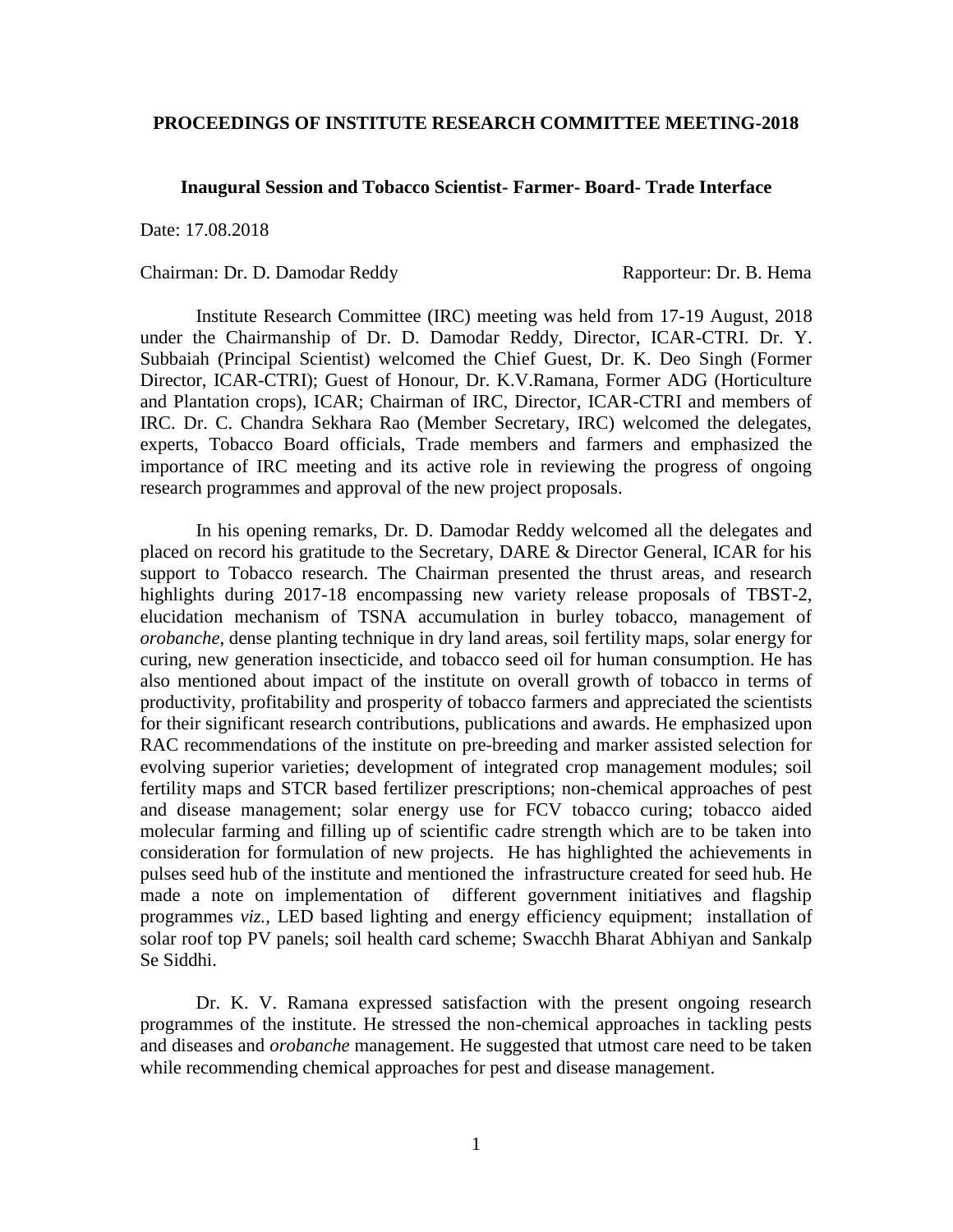Dr. K. Deo Singh, Chief Guest, in his remarks appreciated the significant contributions made by tobacco scientists over the years. He expressed that there is a need for addressing the location specific problems and all the significant research achievements need to be disseminated to farmers for achieving the desired goals. He complemented the efforts on inclusion of pulses in tobacco based cropping systems. He advised to concentrate on efficient utilization of solar energy, integrated farming system approach, conservation, storage and efficient utilization of rain water. He urged scientists to give special attention for future thrust areas of research by looking the national priorities on tobacco.

Tobacco Scientist- Farmer-Board-Trade Interface was organized on 17-08-2018 to elicit the information on constraints in tobacco production and exports. At the outset, Dr. Y. Subbaiah, welcomed scientists of ICAR-CTRI, officials from Tobacco Board, Trade and farmer representatives from different regions and informed the purpose of the interface meeting. Dr. D. Damodar Reddy, Director, ICAR-CTRI, the Session Moderator briefed the delegates about the background of conducting the interface.

Mr. Reddayya, farmer from Northern Light Soils (NLS) region of Andhra Pradesh expressed the concern over increasing cost of cultivation and felt the need for efforts to reduce the cost of tobacco cultivation. According to him, weeds and *orobanche* are the major problems in tobacco. He narrated his own fuel wood saving measures in his barn and requested the scientists to make a visit to his farm and work out economics.

Mr. Konda Reddy, farmer from Southern Light Soils (SLS) region of Andhra Pradesh expressed distress over the unavailability of water for agriculture purpose in Prakasam district of Andhra Pradesh. He mentioned that in the available drought conditions, tobacco is the only option for the farmers as there are severe price fluctuations in other crops. He informed that 90 per cent of the tobacco farmers in Prakasam district are cultivating FCV tobacco variety Siri, but it is not showing tolerance to drought, therefore he urged the need for development of new varieties of tobacco suitable to the drought regions.

Mr. Srinivas, Chief Scientist, ITC Ltd-ILTD Division, mentioned different aspects on quality improvement, mechanization, fuel wood saving measures and yield enhancement in tobacco. He viewed that high yielding varieties of tobacco need to be identified at the earliest and emphasized the need to develop package of practices to mitigate climate change and make it available at farmer's level. He has also expressed concern on increasing chloride levels and pesticide residues in tobacco leaf. In reply, it was informed that steps were initiated for mechanization in tobacco, in collaboration with CIAE, Bhopal and the scientist visited Karnataka Light Soils (KLS) region for assessing the feasibility of mechanization in harvesting and transplanting.

Dr. Damodar Reddy enquired about the reasons for increasing chloride content in tobacco leaf as ground water is not saline in KLS region. To this query, Dr. S. Ramakrishnan, Head i/c, ICAR-CTRI Regional Station, Hunsur, explained that last year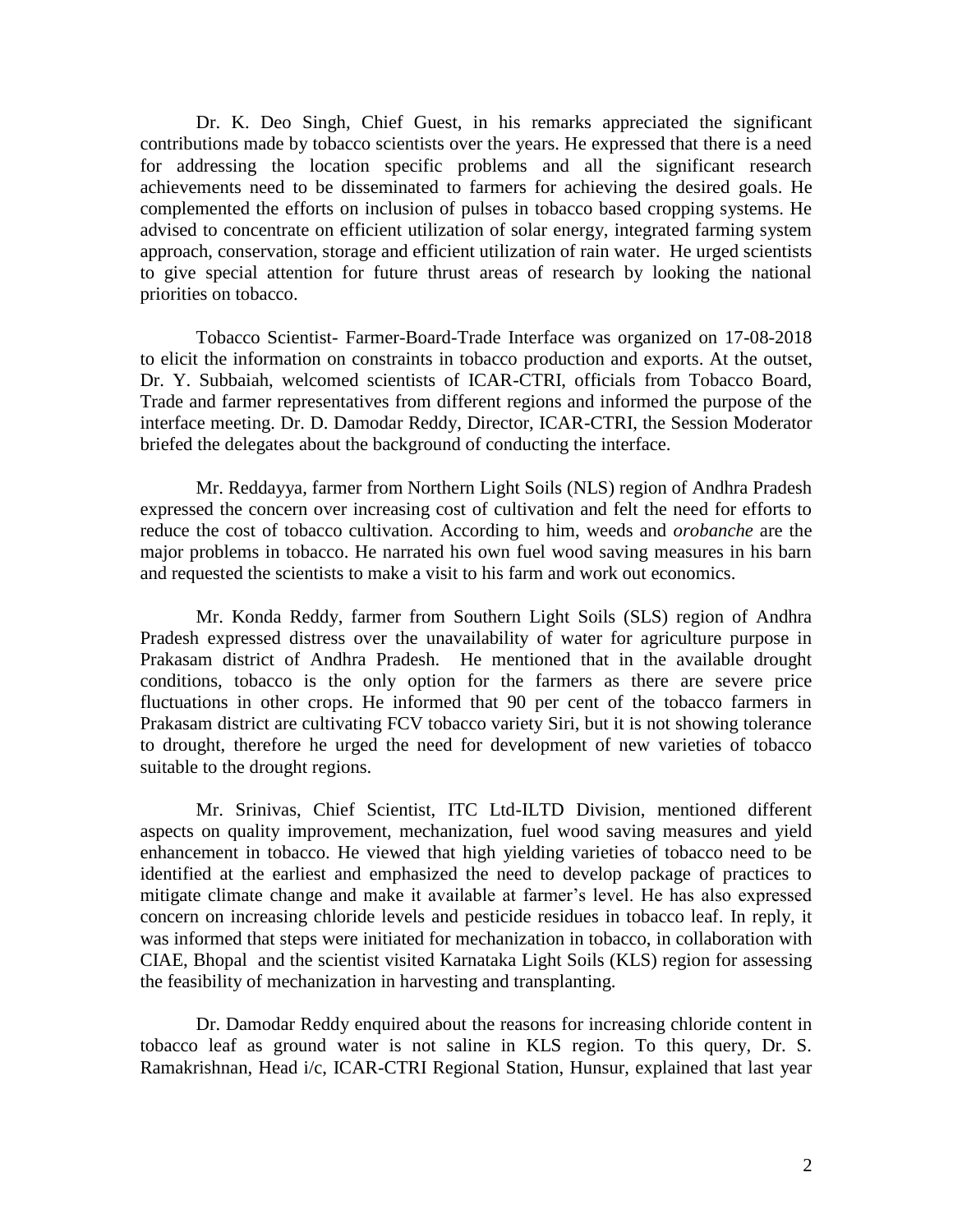there is severe drought in Karnataka, because of which chloride concentration in leaf might have increased.

Dr. Prabhakar, GPI, explained about the importance of Vinukonda burley, which is produced to the tune of 20 million kg. He mentioned that demand for Indian burley is more in the world market as Thailand Burley is contaminated with heavy metals. He further stated that Vinukonda burley farmers are making 30 per cent profit than other farmers due to high demand. But he expressed concern and urged scientific fraternity to assess the fertility status of the soils, and to develop water conservation techniques and specific package of practices for Vinukonda burley.

Mr. Patil, GPI, expressed his views on excess usage of fertilizers in Vinukonda burley tobacco and hence there is a need for proper fertilizer recommendation system.

Mr. Punith, GPI, pointed out that Vinukonda region is a rain shadow area with very less rainfall, he expressed that drought resilient technologies to be developed for burley tobacco.

Mr. Prem, GPI, further added that developing package of practices of burley tobacco under irrigated and rainfed conditions separately will be helpful for Vinukonda region.

Mr. Guruvayya, Alliance, expressed that in view of ban on certain plant protection chemicals, there is a need to evaluate alternatives in place of them. He also expressed that an alternative to Pendimethalin as suckericide need to be developed in view of the very low GRLs.

Mrs. Krishnasree, Auction Superintendent, Tobacco Board, expressed concern about the low grades in tobacco, pesticide residues in tobacco leaf and failure of green manure seed germination in drought conditions. She stressed the need on developing online weather based recommendation system which will help in adapting suitable measures for managing different field problems.

Mr. Maruthi Prasad, Manager (Extension), Tobacco Board, expressed that there is a need for drought resistant variety for drought prone FCV tobacco growing areas of Andhra Pradesh. There should be handful of tobacco varieties made available to the farmers to make a choice out of it. He expressed concern over cultivation of nonapproved tobacco varieties and possible steps are to be initiated to stop them. He further added that there is a need for weather based crop advisory system, control measures for viral diseases and document on Good Agricultural Practices in NLS, SLS, SBS and KLS regions. At the end, he stressed that farmers need to be re-educated in curing practices.

The Inaugural Session was ended with the concluding remarks by the Chairman and he appreciated all the participants for sharing their vast experiences in tobacco. At the end, Dr. Y. Subbaiah proposed vote of thanks to the chairman and all members.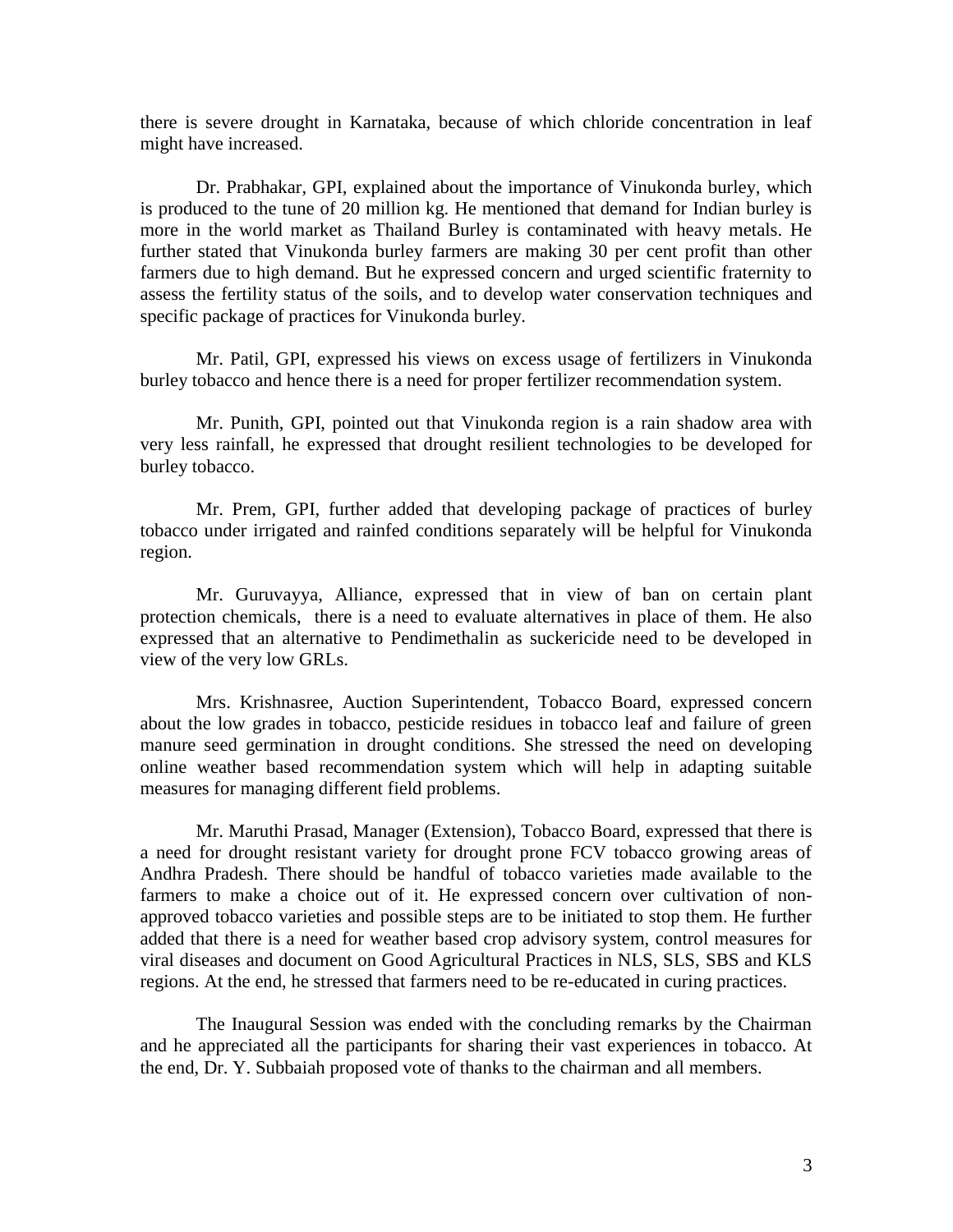| <b>Presented by</b>           | <b>Project Title &amp; Code</b>                                                       | <b>Research highlights</b>                                                                                                                                                                                                                                                                                                                                                                                                                                                                                                                                                                                                                                               | <b>IRC</b> recommendation                                                                                                                                                                                                                                                                                                    |
|-------------------------------|---------------------------------------------------------------------------------------|--------------------------------------------------------------------------------------------------------------------------------------------------------------------------------------------------------------------------------------------------------------------------------------------------------------------------------------------------------------------------------------------------------------------------------------------------------------------------------------------------------------------------------------------------------------------------------------------------------------------------------------------------------------------------|------------------------------------------------------------------------------------------------------------------------------------------------------------------------------------------------------------------------------------------------------------------------------------------------------------------------------|
| <b>CROP IMPROVEMENT</b>       |                                                                                       |                                                                                                                                                                                                                                                                                                                                                                                                                                                                                                                                                                                                                                                                          |                                                                                                                                                                                                                                                                                                                              |
| <b>ICAR-CTRI, Rajahmundry</b> |                                                                                       |                                                                                                                                                                                                                                                                                                                                                                                                                                                                                                                                                                                                                                                                          |                                                                                                                                                                                                                                                                                                                              |
| Dr. K. Sarala                 | Evolving<br>$Br-2$ :<br>superior<br>varieties of FCV tobacco<br>through hybridization | • FCR-4 $(2658 \text{ kg/ha})$ and FCR-17 $(2520 \text{ m})$<br>kg/ha) are found superior in bulk trial.<br>• Five entries were contributed to AINPT<br>trials.<br>• Advanced breeding lines, V-5125, V-5119,<br>V-5133 and V-5132 found superior with<br>higher cured leaf yields in replicated yield<br>trials.<br>• Inter-specific cross derivatives, viz., ABL<br>86, ABL 88, ABL 92 and ABL 96 recorded<br>significantly higher (14-17 %) cured leaf<br>yield (2952-2874 kg/ha) over control, Siri.                                                                                                                                                                 | • Approved to continue<br>the<br>project for the year 2018-19 as<br>per the approved work plan in<br>RPF I and also suggested to<br>study<br>• TMV resistant varieties need to<br>be released using the TMV<br>resistance source                                                                                             |
| Dr. K. Sarala                 | Biotech-6<br>Molecular<br>Mapping<br>of<br>Important<br>Tobacco traits                | • Three immortal mapping populations<br>(RILs) viz., HDBRG x BY 53, Candel x<br>Nisnicotinony 121 and A 145 x Jayalakshmi<br>(WS) developed for important tobacco traits<br>viz., solanesol, nicotine and seed oil were<br>maintained.<br>• Mean nicotine content estimated in the air<br>cured leaf samples of nicotine molecular<br>mapping population ranged from 0.65 to<br>2.96% and the mean solanesol content in<br>the RILs found to be between 0.91% and<br>2.88%.<br>• trnH-psbA region found to have more<br>number of nucleotide substitutions and<br>variations in the segment insertions<br>compared to Ycf1 gene among 24 Nicotiana<br>species accessions | • Approved to extend the project<br>with the following work plan<br>during 2018-19.<br><b>SSR</b><br>Linkage<br>analysis<br>of<br>markers<br>with<br>nicotine<br>and<br>solanesol traits<br>Phenotyping<br>of<br>mapping<br>population for morphological<br>for<br>traits<br>mapping<br>and<br>identification of elite lines |
| Dr. K. Prabhakara<br>Rao      | Biotech-11: Biogenesis and<br>of<br><b>TSNA</b><br>regulation<br>(Tobacco<br>Specific | • The expression of CYP82E4 gene is more<br>prominent in top leaves compared to bottom<br>leaves, and high converters lines have                                                                                                                                                                                                                                                                                                                                                                                                                                                                                                                                         | • Approved to continue<br>the<br>project for the year 2018-19 as<br>per the approved work plan in                                                                                                                                                                                                                            |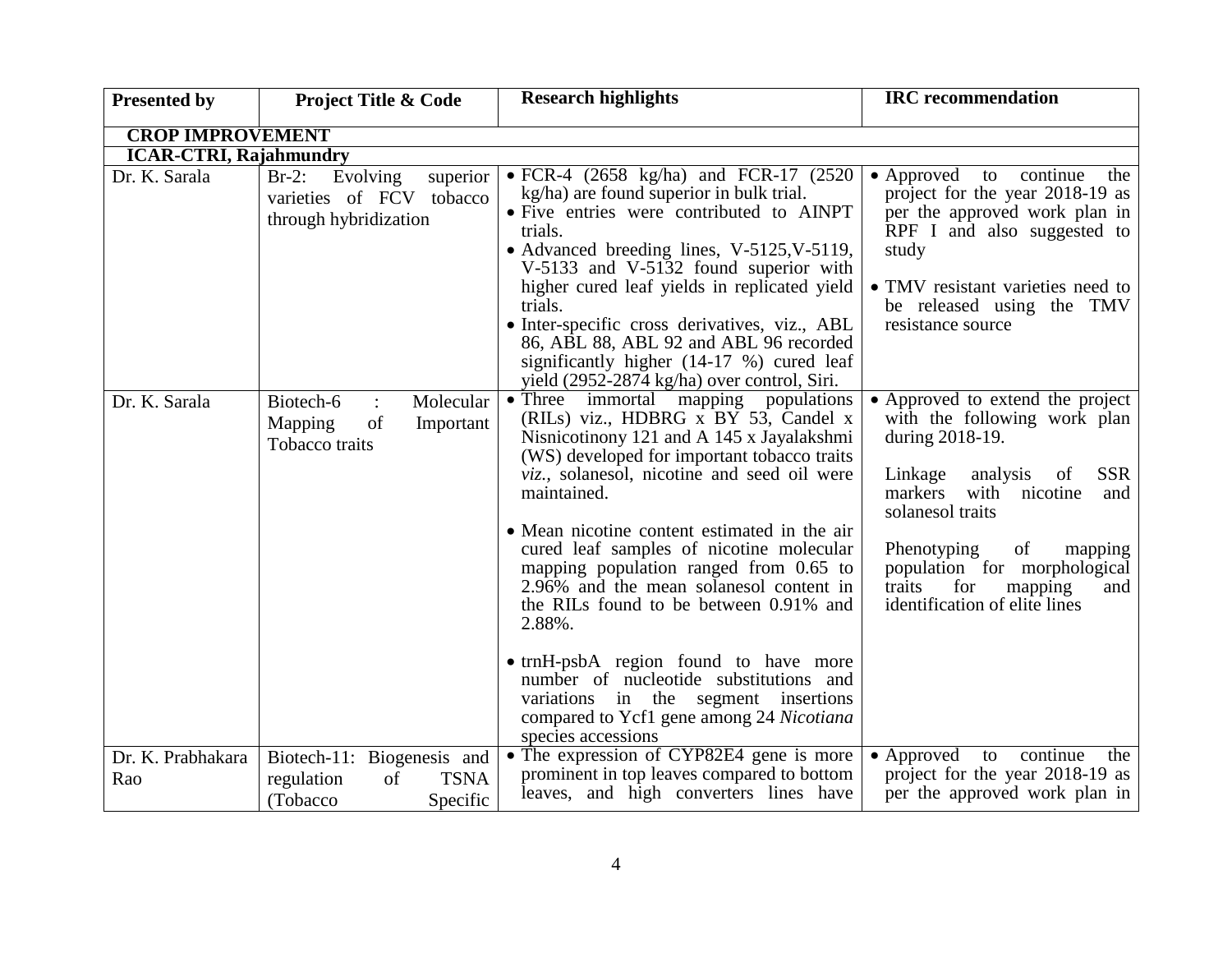| <b>Presented by</b>          | <b>Project Title &amp; Code</b>                                                                                                          | <b>Research highlights</b>                                                                                                                                                                                                                                                                                                                                                                                                         | <b>IRC</b> recommendation                                                                                                                                                                                                                               |
|------------------------------|------------------------------------------------------------------------------------------------------------------------------------------|------------------------------------------------------------------------------------------------------------------------------------------------------------------------------------------------------------------------------------------------------------------------------------------------------------------------------------------------------------------------------------------------------------------------------------|---------------------------------------------------------------------------------------------------------------------------------------------------------------------------------------------------------------------------------------------------------|
|                              | Nitrosamines) in tobacco                                                                                                                 | relatively higher expression of CYP82E4<br>compared to low converters indicating<br>higher expression of Demethylase gene<br>facilitating the conversion of nicotine to<br>nornicotine.<br>· Among the different burley genotypes,<br>Banket-A1, YB-19 and YB-22 (High<br>converters) reordered relatively higher<br>nicotine and nitrogen content compared to<br>TN-90 and VA-510 (Low converters)<br>irrespective of the curing. | RPF I and also suggested to<br>study<br>• Standard Procedure may be for<br>the identification of low TSNA<br>convertor (LC) genotypes from<br>Banket-A1 seed plots<br>for<br>producing LC seed.                                                         |
| Dr. A.V.S.R.<br>Swamy        | B- 50: Breeding non FCV<br>tobacco types for desirable<br>traits                                                                         | • In bulk trail, YB-19 (2390 kg/ha) and YB-<br>22 (2195 kg/ha) proved superior among all<br>the four entries tested, in terms of<br>morphological and yield characters.<br>• The Selection F6-2-2 recorded the highest<br>seed yield of 750 kg/ha under bulk<br>evaluation.                                                                                                                                                        | • Approved to continue<br>the<br>project for the year 2018-19 as<br>per the approved work plan in<br>RPF I.<br>• YB 19 and YB 22 can be given<br>for manufacture test.<br>• The selection F6-2-2 may be<br>evaluated at Katheru farm for<br>seed yield. |
| <b>CTRI RS, Jeelugumilli</b> |                                                                                                                                          |                                                                                                                                                                                                                                                                                                                                                                                                                                    |                                                                                                                                                                                                                                                         |
| Dr. A.V.S.R.<br>Swamy        | JL.Br.2.1: Evolving flue-<br>cured tobacco variety having<br>high yield and better quality<br>suitable for NLS area of<br>Andhra Pradesh | • Lines, RT 11-1(2818 kg/ha) and RT-16-3<br>$(2677 \text{ kg/ha})$ were found superior in<br>replicated yield trials.<br>• FCJ-11 $(3127 \text{ kg/ha})$ and FCJ-15 $(2869$<br>kg/ha) were better performing entries in<br>bulk trials.                                                                                                                                                                                            | • Approved to continue<br>the<br>project for the year 2018-19 as<br>per the approved work plan in<br>RPF I.<br>$\bullet$ The<br>House<br>suggested<br>to<br>evaluate FCJ-11 in farmers<br>fields.                                                       |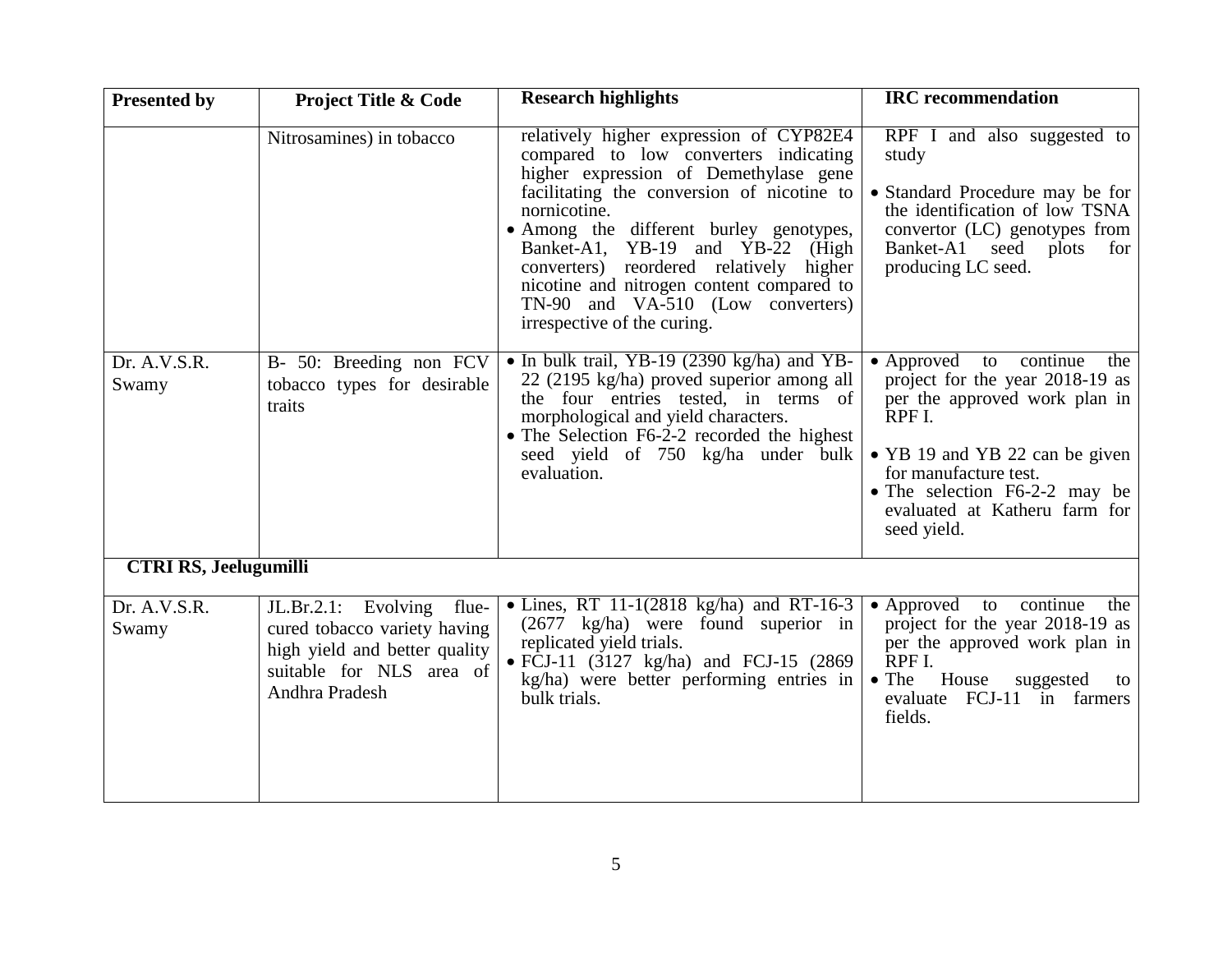| <b>Presented by</b>                                 | <b>Project Title &amp; Code</b>                                                                                                                                                                                                                                              | <b>Research highlights</b>                                                                                                                                                                                                                                                                                                                                                                                                                                                              | <b>IRC</b> recommendation                                                                                                                                                                                                                                                                   |  |  |
|-----------------------------------------------------|------------------------------------------------------------------------------------------------------------------------------------------------------------------------------------------------------------------------------------------------------------------------------|-----------------------------------------------------------------------------------------------------------------------------------------------------------------------------------------------------------------------------------------------------------------------------------------------------------------------------------------------------------------------------------------------------------------------------------------------------------------------------------------|---------------------------------------------------------------------------------------------------------------------------------------------------------------------------------------------------------------------------------------------------------------------------------------------|--|--|
| <b>CTRI RS, Kandukur</b>                            |                                                                                                                                                                                                                                                                              |                                                                                                                                                                                                                                                                                                                                                                                                                                                                                         |                                                                                                                                                                                                                                                                                             |  |  |
| P.V. Venugopala<br>Rao                              | K Br- 6: Breeding FCV<br>tobacco varieties for yield<br>and quality characters under<br>SLS condition                                                                                                                                                                        | • Three light cast lines viz., KB-90, KB-67<br>and KB-51 were significantly superior over<br>Siri with 9 to 15 percent increase in cured<br>leaf during $2017-18$ .<br>· Four medium cast lines viz., KB-50, KB-32,<br>KB-60 and KB-52 were significantly<br>superior with 16 to 29 per<br>cent<br>improvement in cured leaf over Siri.<br>• Thirty one aphid tolerant and 18 caterpillar<br>resistant F4 plant progenies were evaluated<br>and selections made for further evaluation. | • Approved to continue<br>the<br>project for the year 2018-19 as<br>per the approved work plan in<br>RPF I.<br>· Both caterpillar and aphid<br>resistant lines<br>are<br>to be<br>evaluated in one replicated trial.<br>• Drought tolerant entries are to<br>be assessed in farmer's field. |  |  |
|                                                     | <b>CTRI RS, Hunsur</b>                                                                                                                                                                                                                                                       |                                                                                                                                                                                                                                                                                                                                                                                                                                                                                         |                                                                                                                                                                                                                                                                                             |  |  |
| Dr. C. Nanda                                        | <b>BR</b><br>19:<br><b>Breeding</b><br>for<br>high<br>yielding<br>developing<br>and/or disease<br>resistance<br>varieties/hybrids<br>and<br>evaluation<br>advanced<br>of<br><b>FCV</b><br>breeding lines<br>of<br>tobacco suitable to Karnataka<br><b>Light Soil Regions</b> | • Out of seven entries tested in replicated<br>trial, FCH 248 found to be superior in yield<br>parametersover checks<br>• Eight new hybrids were synthesized using<br>CMS lines under hybrid development<br>programme<br>$\bullet$ F1's produced to incorporate<br>TMV<br>resistance into Kanchan back ground were<br>screened for TMV resistance and resistant<br>plants were back crossed with Kanchan to<br>recover genome of interest.                                              | • Approved to continue<br>the<br>project for the year 2018-19 as<br>per the approved work plan in<br>RPF I.<br>• Emphasis need to be given to<br>generate more hybrids using the<br>available CMS lines.                                                                                    |  |  |
| <b>CROP PRODUCTION</b><br>Dr. S. Kasturi<br>Krishna | A.83 : Integrated<br>Management of Orobanche                                                                                                                                                                                                                                 | • In bulk trails only 2% orobanche infestation<br>was observed in FCV tobacco grown                                                                                                                                                                                                                                                                                                                                                                                                     | continue<br>• Approved to<br>the<br>project for the year 2018-19 to                                                                                                                                                                                                                         |  |  |
|                                                     | in FCV tobacco                                                                                                                                                                                                                                                               | succeeding sesamum with neem cake<br>application at 30 DAP $@10g$ per plant in<br>alfisols.<br>• No Orobanche infestation was observed in<br>FCV tobacco grown with polythene mulch<br>under Vertisols. Though 14 % infestation of                                                                                                                                                                                                                                                      | develop Integrated Management<br>Practices for <i>Orobanche</i> as per<br>the suggestion of RAC<br>• Suggested<br>to explore<br>the<br>possibility<br>of<br>using<br>biodegradable mulch to control                                                                                         |  |  |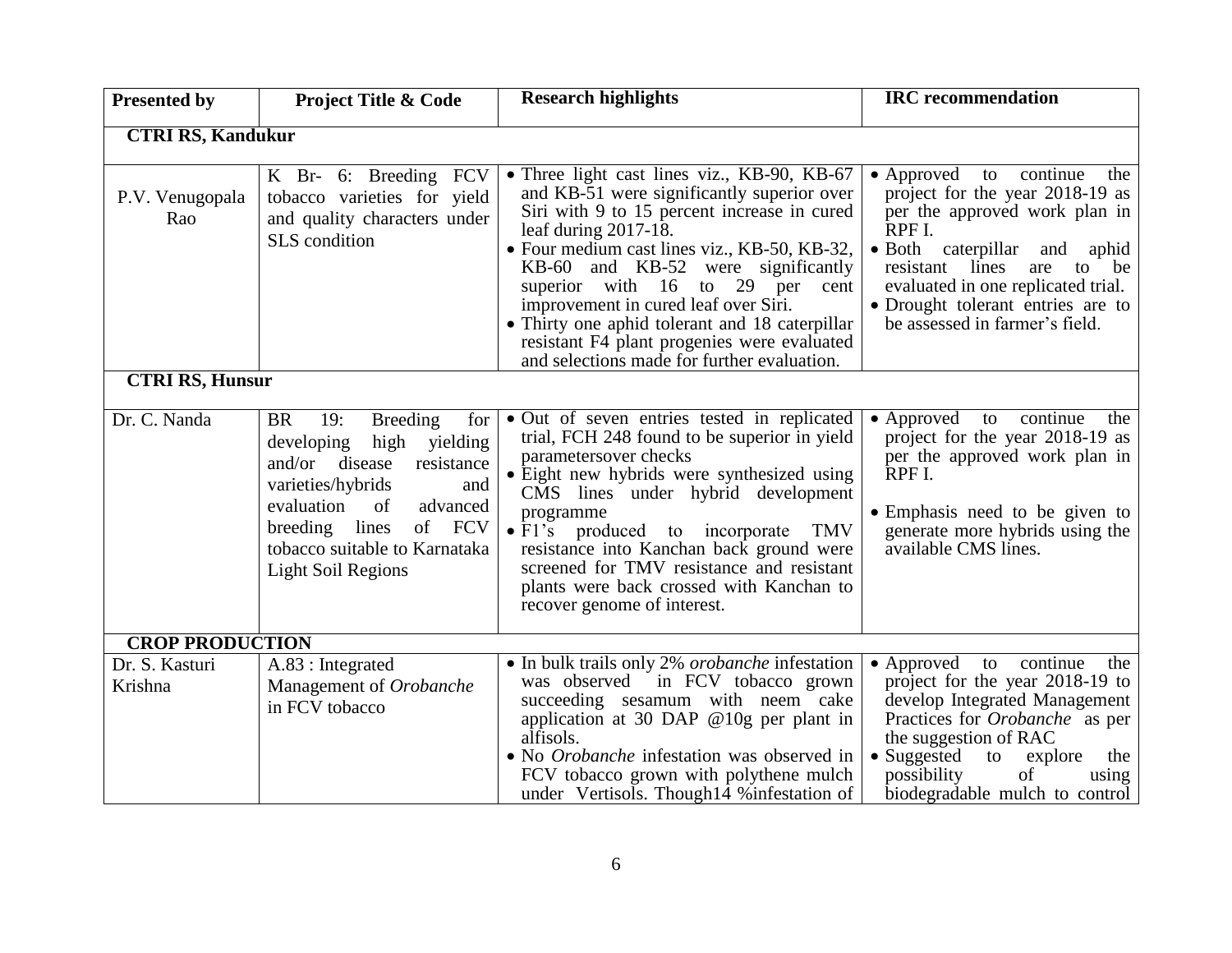| <b>Presented by</b>       | <b>Project Title &amp; Code</b>                                                                                                                                                             | <b>Research highlights</b>                                                                                                                                                                                                                                                                                                                                                                                                                                                                                                                                                                                                                                                                                                                     | <b>IRC</b> recommendation                                                                                                                                                                                                              |
|---------------------------|---------------------------------------------------------------------------------------------------------------------------------------------------------------------------------------------|------------------------------------------------------------------------------------------------------------------------------------------------------------------------------------------------------------------------------------------------------------------------------------------------------------------------------------------------------------------------------------------------------------------------------------------------------------------------------------------------------------------------------------------------------------------------------------------------------------------------------------------------------------------------------------------------------------------------------------------------|----------------------------------------------------------------------------------------------------------------------------------------------------------------------------------------------------------------------------------------|
|                           |                                                                                                                                                                                             | <i>orobanche</i> was observed under plastic<br>much, it recorded higher yields because of<br>high moisture conservation in the soil.<br>• Soil solarisation with polysheet reduced the<br>infestation of <i>Orobanche</i> in alfisols.                                                                                                                                                                                                                                                                                                                                                                                                                                                                                                         | <i>orobanche</i> and also to study<br>of fenugreek<br>the role<br>in<br>Orobanche<br>controlling<br>in<br>tobacco.                                                                                                                     |
| Dr. S.V. Krishna<br>Reddy | A.84:Studies<br>False<br>on<br>Maturity and its mitigation<br>strategies in FCV tobacco<br>growing zones of Andhra<br>Pradesh.<br>A.<br>Vertisol<br>conditions and B. Irrigated<br>Alfisols | A. Vertisols<br>• Under Vertisol conditions, application of<br>organic manure (FYM) + balanced NPK<br>plot performed better without<br>false<br>maturity<br>$\bullet$ Regular<br>inter-culture<br>with<br>complete<br>weeding and Orobanche removal performed<br>better without false maturity<br><b>B. Irrigated Alfisols</b><br>• Application of $FYM + balanced$ NPK<br>$(reco.)$ and $FYM + (excess N)$ rec. PK plots<br>topping/ sucker control plots, decanal (2%)<br>$+$ pendimethalin $(0.3\%)$ , excess irrigation<br>during grand growth period, irrigation as<br>regular<br>inter-culture<br>schedule,<br>per<br>performed better and recorded higher GLY,<br>$CLY$ , GI, GL/CL and GI/CL $(\%)$ without<br>false maturity symptoms | • This experiment is concluded.<br>RPF III is to be submitted.                                                                                                                                                                         |
| Dr. T. Kiran<br>Kumar     | A.86:Crop intensification<br>and diversification for higher<br>system productivity and<br>profitability of tobacco<br>growing vertisols                                                     | Among the different cropping systems<br>$\bullet$<br>studied maize-tobacco system recorded<br>higher system productivity followed by<br>sorghum-tobacco and fallow-tobacco and<br>Maize-tobacco cropping system recorded<br>$\bullet$<br>highest net returns ( $\overline{\xi}$ 84653/ha) followed<br>by fallow tobacco ( $\overline{\epsilon}$ 74565) and sorghum-<br>tobacco (₹71799 /ha).                                                                                                                                                                                                                                                                                                                                                   | • Approved to continue<br>the<br>project for the year 2018-19 as<br>per the approved work plan in<br>RPF I and suggested 'to analyse<br>the soil samples at the end of the<br>cropping season in response to<br>different treatments'. |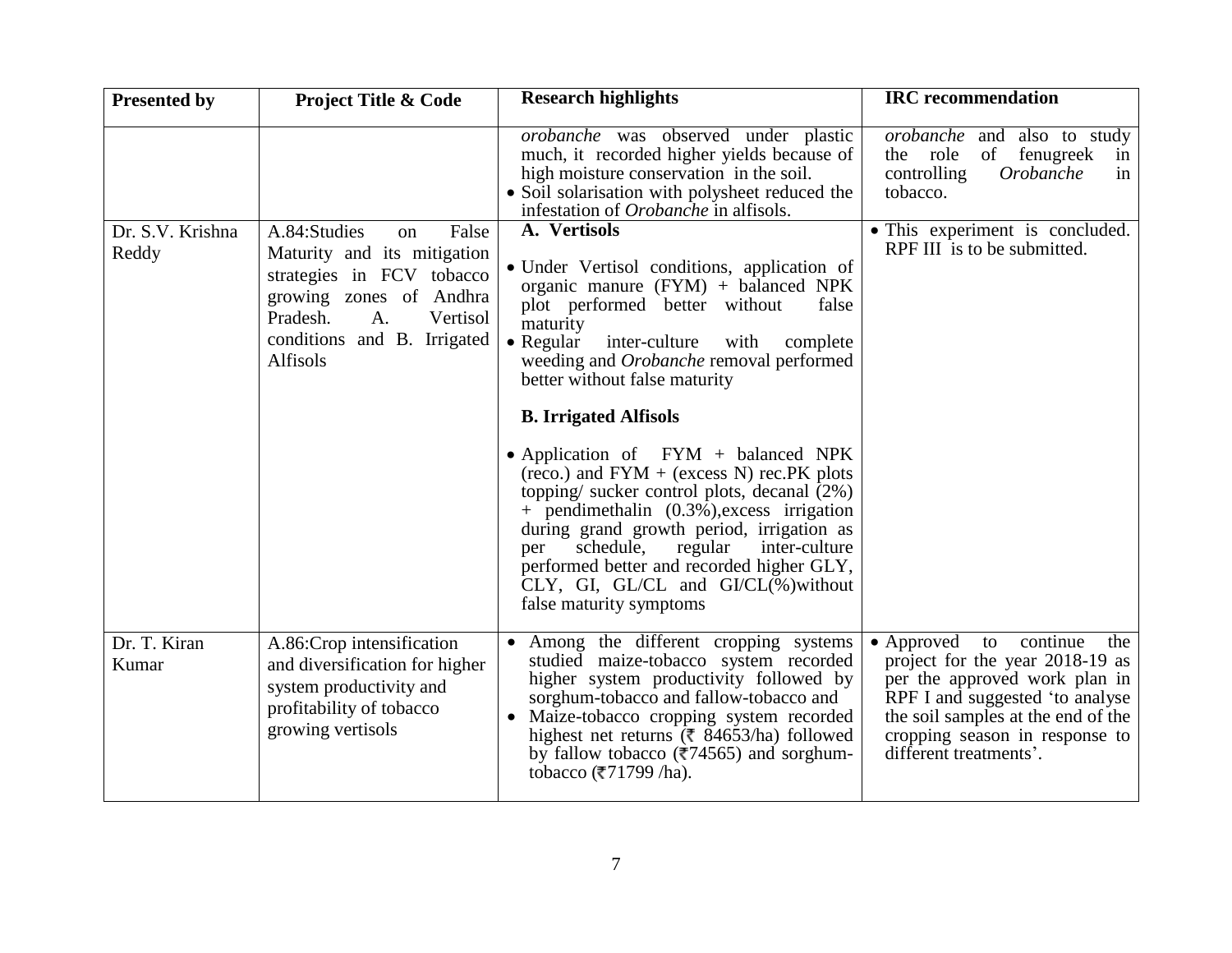| <b>Presented by</b>                                   | <b>Project Title &amp; Code</b>                                                                   | <b>Research highlights</b>                                                                                                                                                                                                                                                                                                                                                                                                                                                                                                                            | <b>IRC</b> recommendation                                                                                                                                                                                                                                                                                                   |
|-------------------------------------------------------|---------------------------------------------------------------------------------------------------|-------------------------------------------------------------------------------------------------------------------------------------------------------------------------------------------------------------------------------------------------------------------------------------------------------------------------------------------------------------------------------------------------------------------------------------------------------------------------------------------------------------------------------------------------------|-----------------------------------------------------------------------------------------------------------------------------------------------------------------------------------------------------------------------------------------------------------------------------------------------------------------------------|
| Dr. Y. Subbaiah                                       | Ag. Extension<br>50: Technology Evaluation,<br>Demonstration and Impact<br>Analysis.              | • Evaluated Advanced Breeding Lines in real<br>farm situation of NLS area. Farmers<br>preferred FCJ-11 and Tobios-6 over cv:<br>Kanchan due to its high yielding potential<br>and returns.<br>• Technology adoption has contributed to<br>improvement<br>significant<br>in<br>farm<br>productivity and profitability in KLS area                                                                                                                                                                                                                      | • House suggested not to include<br>proposed<br>study<br>the<br>on<br>identification<br>and<br>characterization of IFS in the<br>existing project and approved to<br>continue the project during<br>2018-19 to fulfill the object of<br>Technology<br>adoption<br>and<br>constraint analysis in SLS and<br>SBS areas of AP. |
| Dr. H. Ravisankar                                     | ARIS-15: Tobacco<br>Agridaksh: An online expert<br>system                                         | • Software development for ontology based<br>retrieval of information on Nutrient<br>deficiencies has been completed and linked<br>to home page of Agridaksh for global<br>accessing.<br>• Development of software on information<br>system for tobacco in India has been<br>completed.<br>• Tobacco Agridaksh' a web based expert<br>system on tobacco with various modules<br>has been developed and linked to home<br>page of 'Agridaksh' website hosted in<br>IASRI data centre which provides global<br>accessing of the information on tobacco. | • The project was concluded. RPF<br>III will be submitted.                                                                                                                                                                                                                                                                  |
| K. Viswanath<br>Reddy<br>Dr. B.Hema<br>Dr. A.Srinivas | Ag. Econ. 1: Critical<br><b>Evaluation of Tobacco sector</b><br>and its socio-economic<br>impacts | • On global tobacco landscape, there is a<br>geographical shift in tobacco production<br>from<br>developed<br>countries<br>base<br>to<br>developing countries<br>• Tobacco yield is showing an increasing<br>trend in Asia while in America it is showing<br>decreasing trend during the last fifteen years<br>• The crop size fixation policy has made<br>significant impact on adoption of alternative<br>crops and this approach is one of the<br>potential instruments to foster transition                                                       | Approved to<br>continue<br>the<br>project for the year 2018-19 as<br>per the approved work plan in<br>RPF I.<br>House suggested to analyse<br>overall socio-economic impact<br>of tobacco apart from studies on<br>FCV and non-FCV tobacco<br>growing regions separately.                                                   |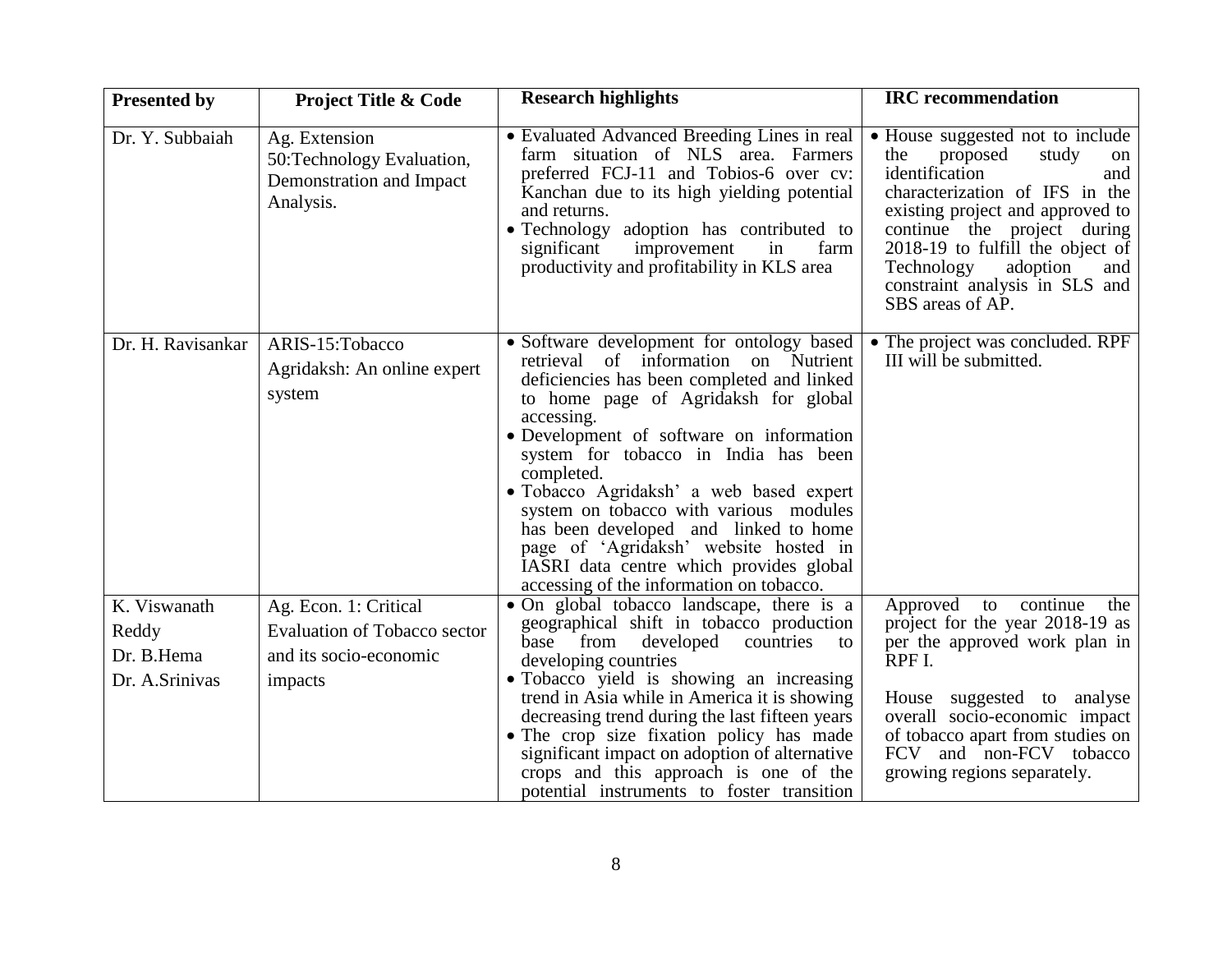| <b>Presented by</b>     | <b>Project Title &amp; Code</b>                                                                               | <b>Research highlights</b>                                                                                                                                                                                                                                                                                                                                                                                                                                                                                                                                                                                                                                                                                                                                                                                                                                                     | <b>IRC</b> recommendation                                                                                                                                                                                                                                                                                                                                                                                                                                                           |
|-------------------------|---------------------------------------------------------------------------------------------------------------|--------------------------------------------------------------------------------------------------------------------------------------------------------------------------------------------------------------------------------------------------------------------------------------------------------------------------------------------------------------------------------------------------------------------------------------------------------------------------------------------------------------------------------------------------------------------------------------------------------------------------------------------------------------------------------------------------------------------------------------------------------------------------------------------------------------------------------------------------------------------------------|-------------------------------------------------------------------------------------------------------------------------------------------------------------------------------------------------------------------------------------------------------------------------------------------------------------------------------------------------------------------------------------------------------------------------------------------------------------------------------------|
|                         |                                                                                                               | sustainable<br>tobacco<br>from<br>other<br>to<br>alternative crops<br>• FCV and Non-FCV (bidi and motihari)<br>tobacco farmers are socio-economically<br>well empowered than non-tobacco farmers<br>in terms of income, assets and social status<br>• The common factors for cultivating FCV<br>and non-FCV tobacco are profitability,<br>location suitability and timely finance                                                                                                                                                                                                                                                                                                                                                                                                                                                                                              |                                                                                                                                                                                                                                                                                                                                                                                                                                                                                     |
| <b>CTRI RS, HUNSUR</b>  |                                                                                                               |                                                                                                                                                                                                                                                                                                                                                                                                                                                                                                                                                                                                                                                                                                                                                                                                                                                                                |                                                                                                                                                                                                                                                                                                                                                                                                                                                                                     |
| Dr. M.<br>Mahadevaswamy | A. 41. Studies on climate risk<br>management in FCV tobacco<br>based cropping systems in<br>STZ of Karnataka. | • The number of rainy days showed negative<br>correlation with the productivity of the<br>crop, leaf chlorides, and positive effect on<br>reducing sugars<br>• Drought management practices involving<br>supply of starter dose of N through<br>application of Calcium nitrate increased the<br>cured leaf productivity up to 11% and top<br>grade equivalent by 7.6-10.0% compared to<br>control.<br>· Paddy straw mulching as well as foliar<br>nutrition of N and K at 45 and 60 DAT<br>through PN at 1% were also proved<br>effective in maximizing the cured leaf<br>productivity and bright grade production in<br>dry belt/regions of KLS.<br>• The cured leaf productivity could be<br>enhanced by 10% by adopting a spacing of<br>$90 \times 50$ cm and increasing the population<br>to 22,222plants/ha compared to 100 $\times$ 55<br>$cm(18,181 \text{ plants/ha})$ | Suggested to draw treatment<br>conclusions under Normal rainfall,<br>excess rainfall and deficit rainfall<br>and suggested to develop site<br>specific technologies for different<br>climate and weather situations in<br><b>FCV</b><br>growing<br>region<br>of<br>Karnataka.<br>Suitable<br>optimum<br>should<br>plant<br>population<br>be<br>suggested for different zones viz.,<br>and<br>normal<br>dry,<br>wet<br>etc.<br>Approved to continue the project<br>for one more year |
| Dr. M.<br>Mahadevaswamy | A.42: Evaluating the alternate                                                                                | • Fertilizer<br>combinations<br>involving<br>$20:20:0+A$ mmonium                                                                                                                                                                                                                                                                                                                                                                                                                                                                                                                                                                                                                                                                                                                                                                                                               | Approved to<br>continue<br>the<br>project for the year 2018-19 as                                                                                                                                                                                                                                                                                                                                                                                                                   |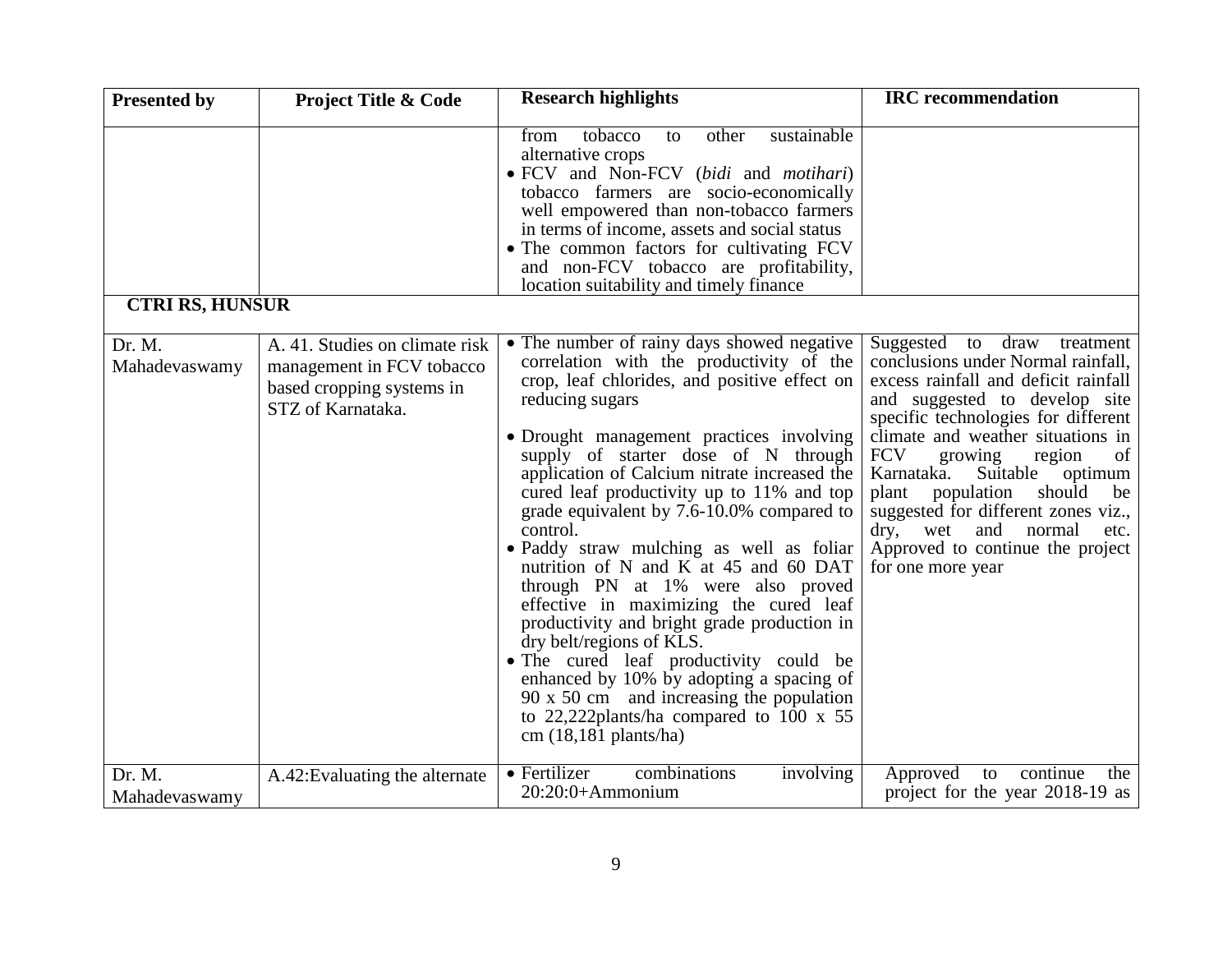| <b>Presented by</b>           | <b>Project Title &amp; Code</b>                                                                       | <b>Research highlights</b>                                                                                                                                                                                                                                                                                                                                                                                                                                                                                                                                                                       | <b>IRC</b> recommendation                                                                  |  |
|-------------------------------|-------------------------------------------------------------------------------------------------------|--------------------------------------------------------------------------------------------------------------------------------------------------------------------------------------------------------------------------------------------------------------------------------------------------------------------------------------------------------------------------------------------------------------------------------------------------------------------------------------------------------------------------------------------------------------------------------------------------|--------------------------------------------------------------------------------------------|--|
|                               | nutrient sources to provide<br>balanced nutrition for flue-<br>cured tobacco grown in KLS<br>region   | sulphate+SOP,20:20:0+Urea+SOP,<br>performed better both in terms of cured leaf<br>yield & bright grade production in dry/semi<br>wet zones, while AS+SSP+PN combination<br>proved comparatively better in the<br>wet<br>zones of KLS.                                                                                                                                                                                                                                                                                                                                                            | per the approved work plan in<br>RPF I.                                                    |  |
| <b>CTRI RS, VEDASANDUR</b>    |                                                                                                       |                                                                                                                                                                                                                                                                                                                                                                                                                                                                                                                                                                                                  |                                                                                            |  |
| Dr. M.<br>Kumaresan           | A. 103: Evaluation of<br>Integrated agro-techniques<br>for increased productivity<br>and farm returns | • The experiments were started in May, 2018.<br>Results will be given in Next IRC meeting.                                                                                                                                                                                                                                                                                                                                                                                                                                                                                                       | • This project will be continued<br>during 2018-19.                                        |  |
| <b>CTRI RS, DINHATA</b>       |                                                                                                       |                                                                                                                                                                                                                                                                                                                                                                                                                                                                                                                                                                                                  |                                                                                            |  |
| Dr. A. Srinivas               | A-10:Permanent manurial<br>trial on <i>Motiharitobacco</i>                                            | • Balanced fertilizer regime consisting N, P<br>and K (112 kg N + 112 kg P2O5 + 112 kg<br>K2O ha-1)maintained significantly higher<br>productivity of <i>Motihari</i> tobacco in terms of<br>green leaf yield, cured leaf yield and first<br>grade leaf yield as compared to imbalanced<br>fertilizer use.<br>• The fertilizer regimes with one or two<br>nutrient omissions continued to result in<br>yield losses<br>and hence<br>represented<br>unsustainable practices.<br>• Of all the nutrients, N proved to be "a-must-<br>add" nutrient for obtaining optimum<br>Motihari tobacco yield. | • It is a permanent manurial trial<br>and the project will be continued<br>during 2018-19. |  |
| <b>CROP PROTECTION</b>        |                                                                                                       |                                                                                                                                                                                                                                                                                                                                                                                                                                                                                                                                                                                                  |                                                                                            |  |
| <b>ICAR-CTRI, Rajahmundry</b> |                                                                                                       |                                                                                                                                                                                                                                                                                                                                                                                                                                                                                                                                                                                                  |                                                                                            |  |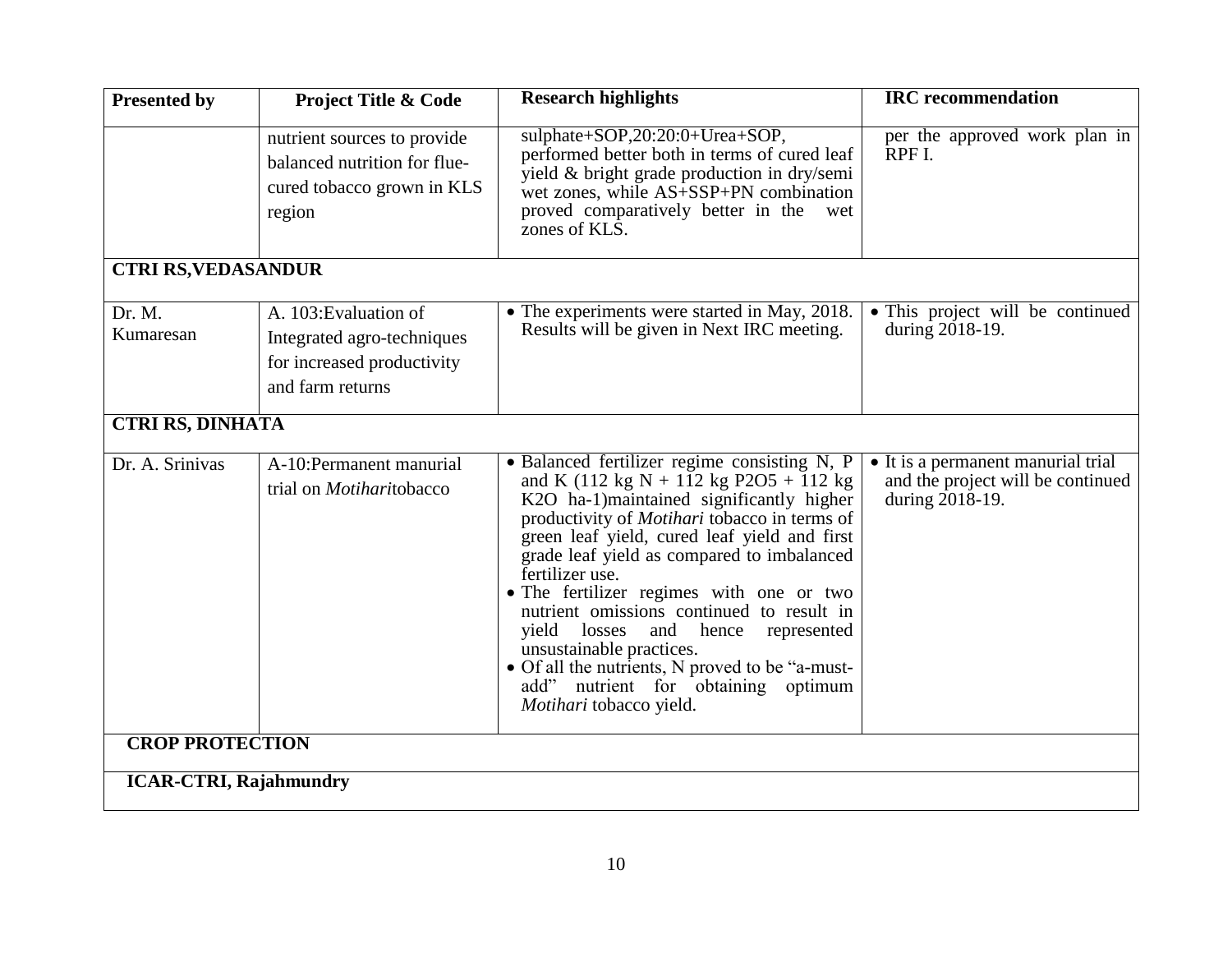| <b>Presented by</b> | <b>Project Title &amp; Code</b>                                                                                                                                                        | <b>Research highlights</b>                                                                                                                                                                                                                                                      | <b>IRC</b> recommendation                                                                                                                                                                                                                                                                                                                                                                                                             |
|---------------------|----------------------------------------------------------------------------------------------------------------------------------------------------------------------------------------|---------------------------------------------------------------------------------------------------------------------------------------------------------------------------------------------------------------------------------------------------------------------------------|---------------------------------------------------------------------------------------------------------------------------------------------------------------------------------------------------------------------------------------------------------------------------------------------------------------------------------------------------------------------------------------------------------------------------------------|
| U. Sreedhar         | E-81: Bio-efficacy and field<br>evaluation of new pesticides<br>against tobacco pests<br>A. Evaluation of botanicals<br>against spodoptera litura<br>Fabricius in tobacco<br>nurseries | Emamectin benzoate 0.0025% recorded<br>least damage to the seedlings followed by<br>NSKS 2% and Neemazal 1% @ 30 ppm.                                                                                                                                                           | • In view of the suggestions of<br>RAC, the house approved to<br>rename<br>the<br>project<br>as<br>of<br>"Integrated<br>management<br>tobacco pests" by including the<br>objectives viz. non chemical<br>approaches for the management<br>of insect pests and diseases,<br>development, evaluation and<br>refinement of IPM modules for<br>production of pesticide residue<br>free tobacco and extend the<br>project for three years. |
|                     | B.Validation of integrated<br>module for<br>management<br><b>FCV</b><br>sucking<br>pests<br>in<br>tobacco                                                                              | • Whitefly population and the LCV disease<br>incidence were least in chemical control<br>plot $(0.39 -0.65/\text{plant})$ , followed by IPM<br>$(0.43 - 99$ /plant).<br>The<br>predator<br>plot<br>population was more in IPM plot as<br>compared to the chemical control plot. |                                                                                                                                                                                                                                                                                                                                                                                                                                       |
|                     | <b>B.</b><br>Field efficacy of new<br>insecticides against tobacco<br>aphid, Myzus nicotianae<br>Blackman in FCV tobacco                                                               | • New insecticides, sulfaxaflor 21.8 SC<br>@0.007% and flupyradifurone 18.09 SL @<br>0.026% were found to be highly effective<br>against tobacco aphid, <i>M.nicotianae</i> .                                                                                                   |                                                                                                                                                                                                                                                                                                                                                                                                                                       |
|                     | D.Refinement and evaluation<br>of modules against insect<br>pests of tobacco                                                                                                           | • Application of insecticides $@$ 10, 25, 40<br>and 55 DAP with thiamethoxam 25 WG @<br>0.005%, pymetrozine 50 WG @ 0.02%,<br>flonicamid 50 WG $\omega$ 0.02%, and<br>imidacloprid 200 SL @ 0.005% recorded<br>least sucking pest population and incidence<br>of viral diseases |                                                                                                                                                                                                                                                                                                                                                                                                                                       |
| G.Raghupathi<br>Rao | E.Monitoring<br>and<br>management of insecticide<br>resistance<br>in<br>tobacco<br>caterpillar, Spodoptera litura<br>Fabricius                                                         | • Among the test insecticides, order of<br>relative toxicity based on LC 50 value<br>when compared to chlorpyriphos to all the<br>strains were as follows.<br>Emamectin<br>chlorantraniliprole<br>$benzoate$ ><br>$\geq$<br>$chlorfenapyr > flubendiamide > spinosad>$          | • Approved the proposed studies<br>of Insect pest succession,<br>dynamics and management in                                                                                                                                                                                                                                                                                                                                           |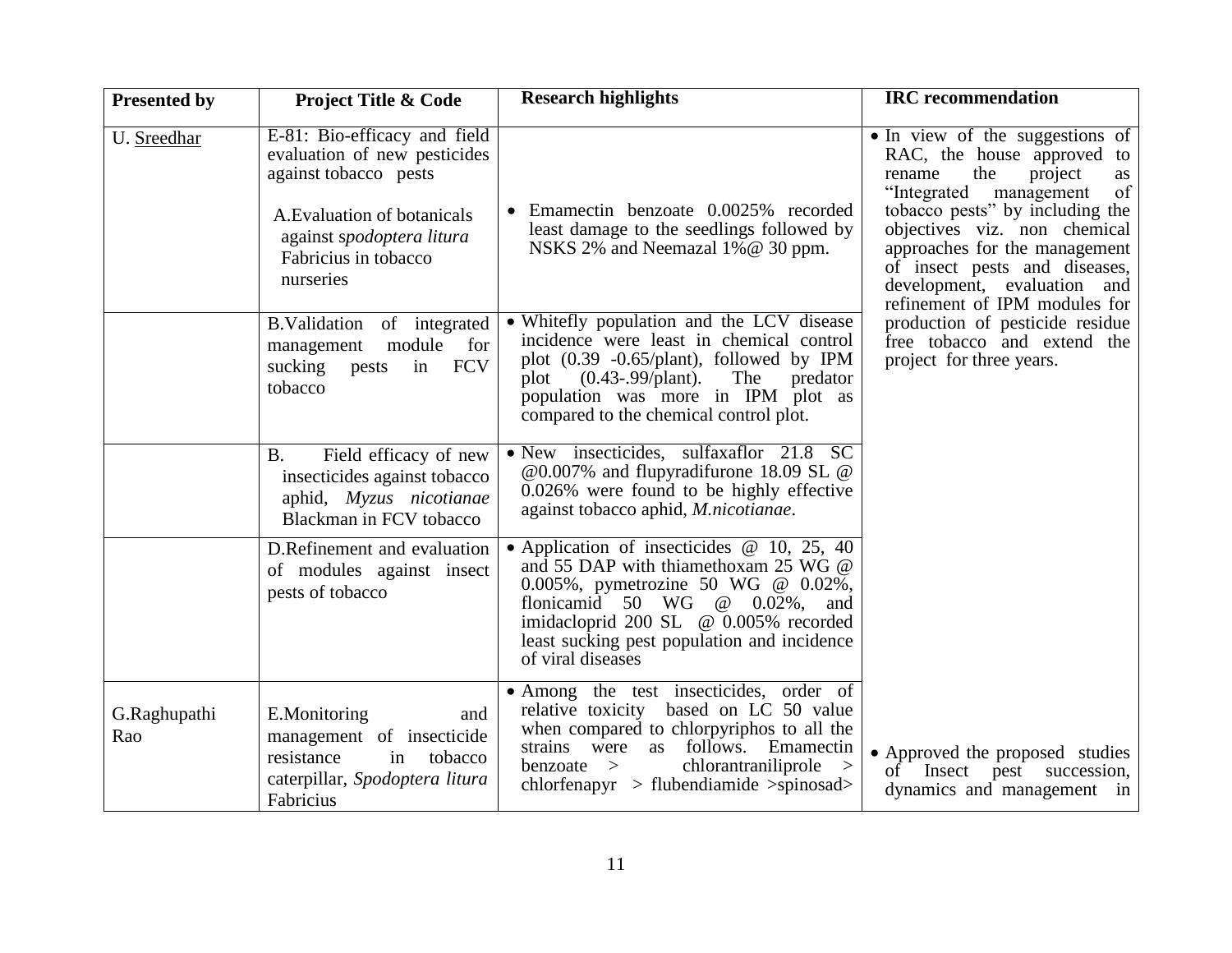| <b>Presented by</b> | <b>Project Title &amp; Code</b>                                                                                                                    | <b>Research highlights</b>                                                                                                                                                                                                                                                                                                                                                                                                                                                                                                                                                                                                                                                                                                                               | <b>IRC</b> recommendation                                 |
|---------------------|----------------------------------------------------------------------------------------------------------------------------------------------------|----------------------------------------------------------------------------------------------------------------------------------------------------------------------------------------------------------------------------------------------------------------------------------------------------------------------------------------------------------------------------------------------------------------------------------------------------------------------------------------------------------------------------------------------------------------------------------------------------------------------------------------------------------------------------------------------------------------------------------------------------------|-----------------------------------------------------------|
|                     |                                                                                                                                                    | cyantraniliprole. Based on LC 50 value,<br>emamectin benzoate was the most toxic<br>insecticide followed by chlorantraniliprole.<br>chlorfenapyr and flubendiamide were less<br>toxic than emamectin benzoate.<br>• Proposed work plan - Generation of base<br>line toxicity data for various insecticides<br>against S.litura collected from Guntur,<br>Kandukur and Rajahmundry, ii- incidence<br>of insect transmitted viral diseases in<br>Guntur and Kandukur areas. iii-Studies on<br>"Insect pest succession, dynamics and<br>in Vinukonda burley<br>management<br>tobacco".<br>• No significant differences in spray<br>characters viz. droplet density and spray<br>coverage were observed with and without<br>addition of surfactant. (Wetcit) | Vinukonda burley tobacco" at<br>Vinukonda during 2018-19. |
| S.K.Dam             | F.Evaluation<br>of<br>Trichoderma<br>viride<br>formulations<br>the<br>for<br>management of soil borne<br>fungal diseases in FCV<br>tobacco nursery | • Soil application of T. viride $(2x10^7 \text{ CFU g})$<br>with neem cake $\omega$ 30 g/m2 can be effective<br>in suppressing soil borne fungal diseases<br>caused by <i>P.aphanidermatum</i> and <i>P.</i><br>parasitica f. sp. nicotianae in FCV tobacco<br>nurseries.                                                                                                                                                                                                                                                                                                                                                                                                                                                                                |                                                           |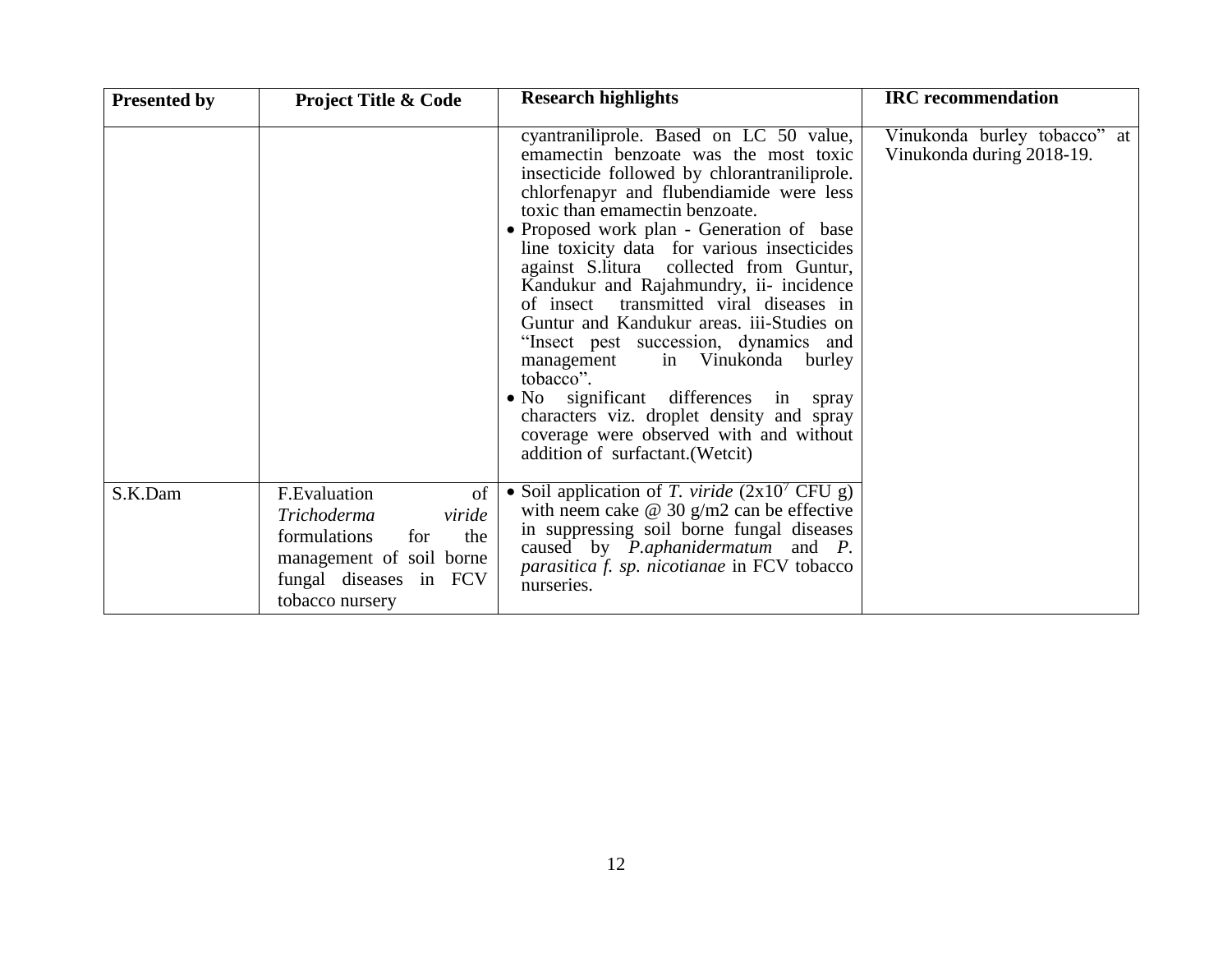| <b>Presented by</b>    | <b>Project Title &amp; Code</b>                                                                                                              | <b>Research highlights</b>                                                                                                                                                                                                                                                                                                                                                                                                                                                                                                                                                                   | <b>IRC</b> recommendation                                                                                                                                                                                                                                                                                                                            |
|------------------------|----------------------------------------------------------------------------------------------------------------------------------------------|----------------------------------------------------------------------------------------------------------------------------------------------------------------------------------------------------------------------------------------------------------------------------------------------------------------------------------------------------------------------------------------------------------------------------------------------------------------------------------------------------------------------------------------------------------------------------------------------|------------------------------------------------------------------------------------------------------------------------------------------------------------------------------------------------------------------------------------------------------------------------------------------------------------------------------------------------------|
| V.Venkateswarlu        | E-86:Studies<br>insect<br><sub>on</sub><br>transmitted viral diseases in<br>tobacco                                                          | • Whitefly populations were monitored by<br>using yellow sticky traps in FCV nursery<br>(11-38 insects per trap) and planted fields<br>(3-20 insects per trap) and burley tobacco<br>planted crop (2-23 insects per trap).<br>• Infected leaf samples collected from various<br>regions using PCR were carried out with<br>coat protein gene specific primers. The<br>results indicated that among the 18 samples<br>analysed, 16 were positive for leaf curl<br>virus with specific amplification of coat<br>protein gene and 2 samples turnout to be<br>negative without any amplification | • Approved to continue<br>the<br>project for the year 2018-19 as<br>per the approved work plan in<br>RPF I and suggested<br>• Standard procedures are to be<br>adopted for conducting survey.<br>Viruses involved in mixed viral<br>infections are to be identified.<br>Good photos of viral diseases<br>symptoms are to be taken and<br>documented. |
| <b>B.Sailaja</b>       | E-87: Studies on role<br>in<br>Arthropod<br>diversity<br>tobacco pest management                                                             | of Among the arthropod samples collected,<br>about 90 % were insects (Sub-phylum<br>Hexapods),<br>$5-6$<br>$\%$<br>spiders<br>were<br>(Chelicerates), 3-4 % constituted millipedes<br>( <i>Myriapods</i> ) and pill bugs ( <i>Crustaceans</i> ) 1 %.<br>• The highest biodiversity was observed in<br>mustard and chickpea crops<br>• Peak incidence of S. litura is 102 moths /<br>pheromone trap/week during November                                                                                                                                                                      | $\bullet$ Approved<br>to continue<br>the<br>project for the year 2018-19 as<br>per the approved work plan in<br>RPF I and suggested<br>• Suggested to analyse the data<br>statistically for drawing valid<br>conclusions.                                                                                                                            |
| <b>CTRI RS, Guntur</b> |                                                                                                                                              |                                                                                                                                                                                                                                                                                                                                                                                                                                                                                                                                                                                              |                                                                                                                                                                                                                                                                                                                                                      |
| P Venkateswarlu        | EG-16:<br><b>Studies</b><br>on<br>monitoring and management<br>of tobacco leaf curl caused<br>by whitefly, Bemisiatabaci<br>Gennadius in SBS | • The IPM module with four rows of Jowar as<br>barrier crop, one spray of flonicamid @<br>0.03% at 10 days, one spray of pymetrozine<br>@ 0.03% at 25 days and one spray of<br>imidacloprid $@$ 0.05% at 40 days of<br>planting exhibited 80.80% reduction of by<br>tobacco leaf curl infestation, 6.76% increase<br>of cured leaf yields with incremental benefit<br>cost ratio of 2.57 over untreated control.                                                                                                                                                                             | Approved to conduct a bulk trial<br>and suggested to compile the<br>data of the last three years and<br>submit the RPF III                                                                                                                                                                                                                           |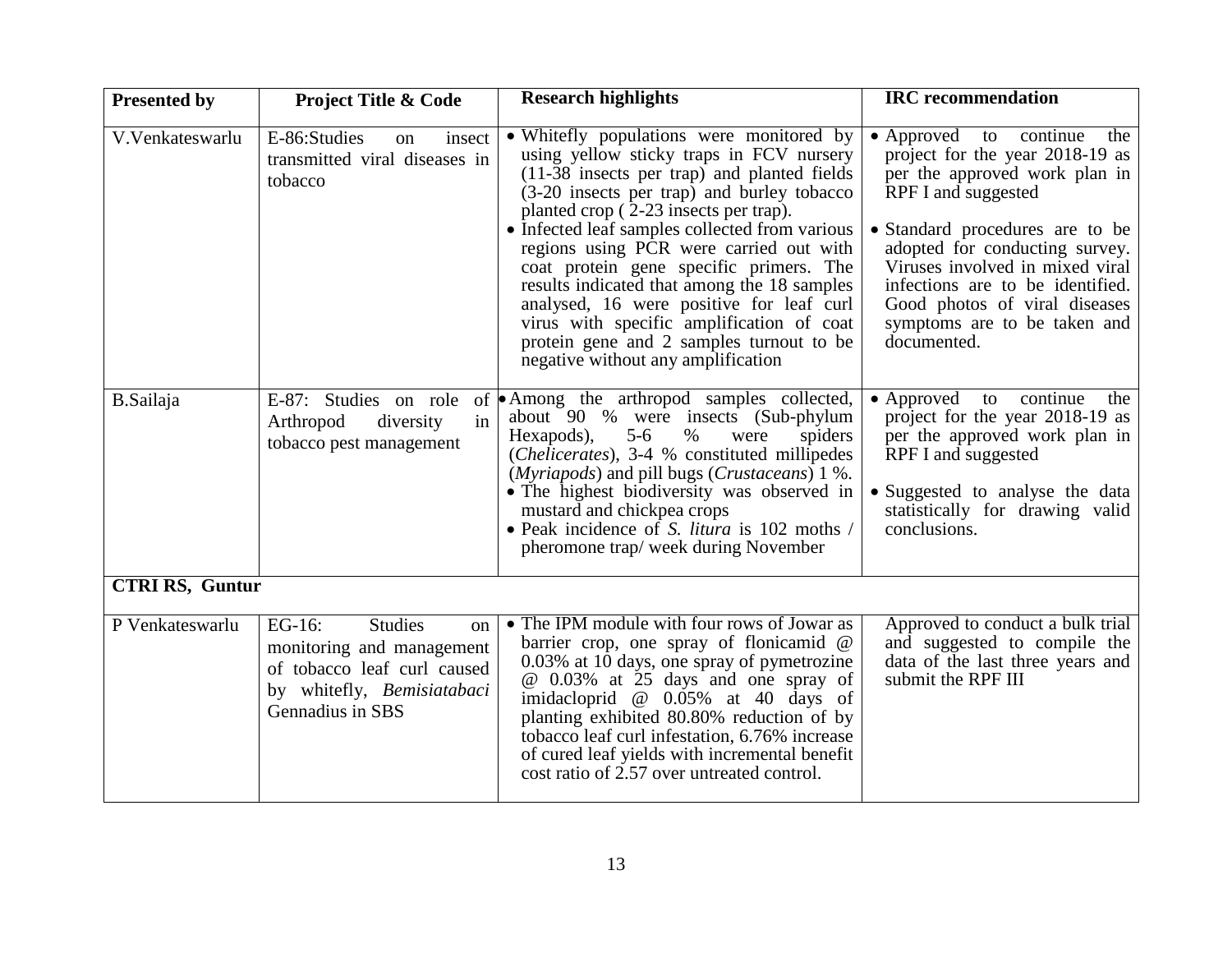| <b>Presented by</b>      | <b>Project Title &amp; Code</b>                                                                                      | <b>Research highlights</b>                                                                                                                                                                                                                                                                                                                                                                                                                                                                                    | <b>IRC</b> recommendation                                                                                                                                                                                                                                                                           |
|--------------------------|----------------------------------------------------------------------------------------------------------------------|---------------------------------------------------------------------------------------------------------------------------------------------------------------------------------------------------------------------------------------------------------------------------------------------------------------------------------------------------------------------------------------------------------------------------------------------------------------------------------------------------------------|-----------------------------------------------------------------------------------------------------------------------------------------------------------------------------------------------------------------------------------------------------------------------------------------------------|
|                          |                                                                                                                      |                                                                                                                                                                                                                                                                                                                                                                                                                                                                                                               |                                                                                                                                                                                                                                                                                                     |
| <b>CTRI RS, Kandukur</b> |                                                                                                                      |                                                                                                                                                                                                                                                                                                                                                                                                                                                                                                               |                                                                                                                                                                                                                                                                                                     |
| K. C.Chenchaiah          | EK-19: Evaluation of IPM<br>Modules for management of<br>caterpillar and aphid in FCV<br>tobacco under SLS condition | • IPM module consisting of Jowar as barrier<br>crop, NSKS 0.5% spray, Spodeptera NPV<br>250LE spray, Proclaim @ 5g/ 10 L water,<br>Confidor $@$ 3g/ 10 L water based on ETL<br>was found to be effective and recommended<br>for pest control in FCV tobacco under SLS.                                                                                                                                                                                                                                        | Pooled<br>data<br><i>is</i><br>to<br>be<br>compiledand RPF III is to be<br>submitted                                                                                                                                                                                                                |
| <b>CTRI RS, Hunsur</b>   |                                                                                                                      |                                                                                                                                                                                                                                                                                                                                                                                                                                                                                                               |                                                                                                                                                                                                                                                                                                     |
| S. Ramakrishnan          | N-20: Integrated<br>management of root knot<br>nematodes in FCV tobacco                                              | • Field bean and Cow pea grown in<br>rabiseason after Kharif FCV tobacco were<br>infested with root knot nematode with RKI<br>ranged from 2.0 to 4.0 under 0-5 scale.<br>Whereas the other <i>rabi</i> crops such as Sun<br>hemp, Horse gram, Maize and Ragi were<br>found free from root-knot nematode<br>infestations.<br>• Sun hemp as preceding crop reduced 78%<br>root knot nematode population as compared<br>to 60% reduction in Weeded Fallow plot<br>and 48% reduction in Un-Weeded Fallow<br>plot. | • House suggested change the<br>objective as monitoring of the<br>nematode population instead of<br>survey of nematodes                                                                                                                                                                             |
|                          | Evaluation of new fungicides<br>against Fusarium wilt<br>disease in light soils of<br>Karnataka                      | • Azoxystrobin 23% SC (Amistar) showed<br>significant control against Fusarium wilt<br>disease control to the tune of 59% at 45<br>DAT in KLS FCV tobacco.                                                                                                                                                                                                                                                                                                                                                    | Approved to continue<br>the<br>project for the year 2018-19 as<br>per the approved work plan in<br>RPF I and suggested<br>• To check the <i>Fusarium</i> wilt<br>presence in the sick field of the<br>Research Station by isolating<br>the disease causing fungi.<br>• Include the disease severity |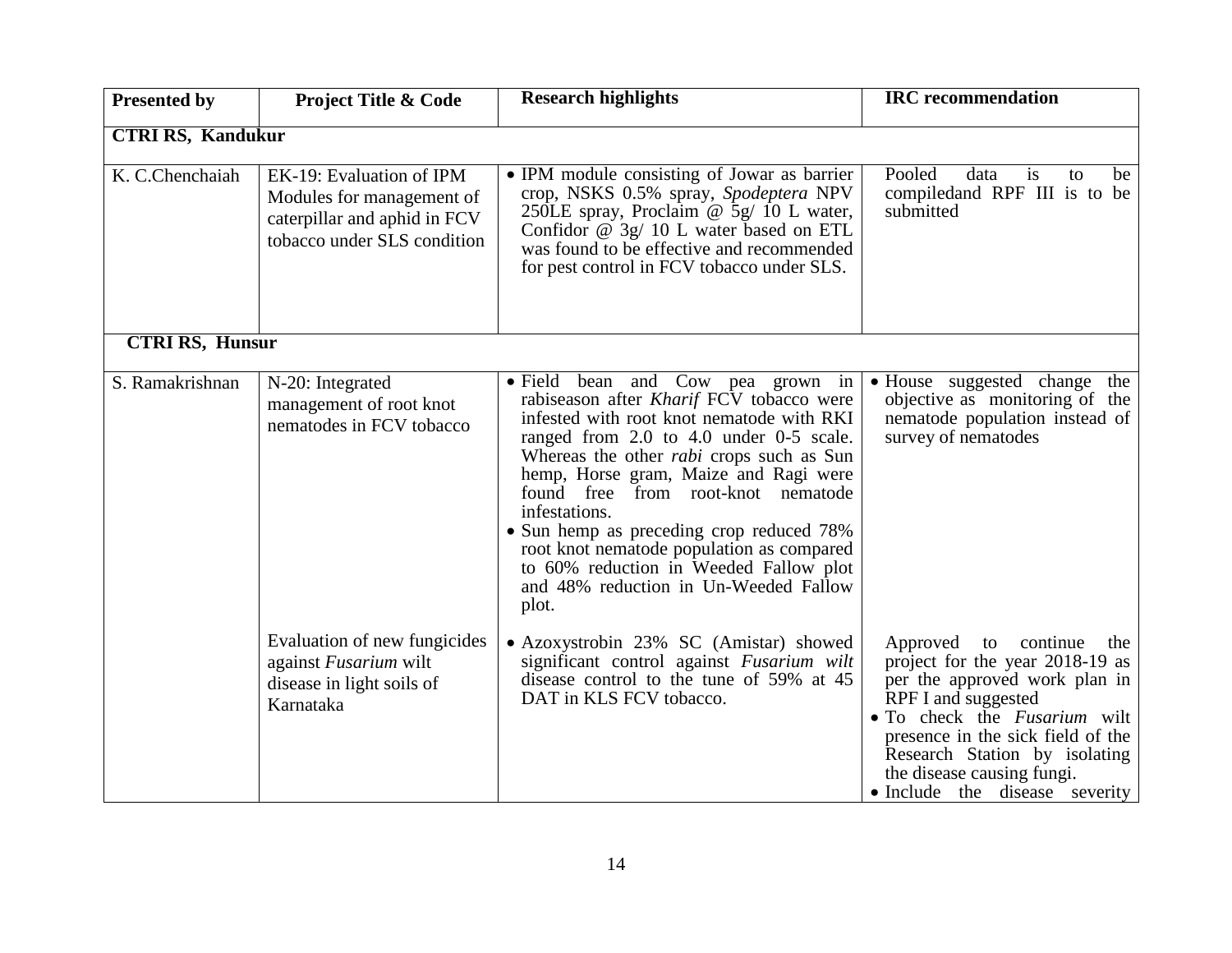| <b>Presented by</b>                  | <b>Project Title &amp; Code</b>                                                                                                                                               | <b>Research highlights</b>                                                                                                                                                                                                                                                                                                                                                                                                                                                                                                                                                                                                         | <b>IRC</b> recommendation                                                                                                                                                                                                                                                                                                                                                                                                                                                                                  |
|--------------------------------------|-------------------------------------------------------------------------------------------------------------------------------------------------------------------------------|------------------------------------------------------------------------------------------------------------------------------------------------------------------------------------------------------------------------------------------------------------------------------------------------------------------------------------------------------------------------------------------------------------------------------------------------------------------------------------------------------------------------------------------------------------------------------------------------------------------------------------|------------------------------------------------------------------------------------------------------------------------------------------------------------------------------------------------------------------------------------------------------------------------------------------------------------------------------------------------------------------------------------------------------------------------------------------------------------------------------------------------------------|
|                                      |                                                                                                                                                                               |                                                                                                                                                                                                                                                                                                                                                                                                                                                                                                                                                                                                                                    | parameter in addition to taking<br>observations<br>on<br>per<br>cent<br>infected plants.<br>• Conduct the trials both in the<br>station as well as in the farmers'<br>fields. ( <i>Fusarium</i> sick fields) as<br>proposed in the project.                                                                                                                                                                                                                                                                |
| <b>CROP CHEM. &amp; SOIL SCIENCE</b> |                                                                                                                                                                               |                                                                                                                                                                                                                                                                                                                                                                                                                                                                                                                                                                                                                                    |                                                                                                                                                                                                                                                                                                                                                                                                                                                                                                            |
| Dr. C.<br>Chandrasekhara<br>Rao      | SS-33. Energy management<br>strategies for curing FCV<br>tobacco<br>OC<br>24:<br><b>Studies</b><br>$\equiv$<br>on<br>chemical<br>constituents<br>responsible for smoke flavor | • Combination of Agri biomass briquettes<br>(Chickpea/pigeon pea husk and saw dust)<br>and maize rinds along with polycarbonate<br>roof chamber can have the potential to<br>replace the total wood requirement for<br>curing<br>• Fuel wood to an extent of 22.0 to 24.9% can<br>be saved with Polycarbonate roof chamber<br>over the existing barn.<br>• Wood consumption per I kg of cured leaf<br>was 3.99 kg with polycarbonate roof<br>chamber compared to 5.66 kg in traditional<br>barn<br>• The results indicated that FCV tobacco<br>grown in NLS, had higher percentage of<br>neophytadiene, terpenoids and carotenoids | • The present project will be<br>concluded and the objectives of<br>the project will be studied under<br>the external funded project<br>'Development<br>entitled<br>and<br>Evaluation of Solar thermal<br>energy based FCV tobacco<br>curing systems' sanctioned by<br>Tobacco Board with a total<br>financial outlay of Rs. 35.00<br>lakhs (SP-TB-2). The House<br>approved the proposal.<br>$\bullet$ Approved to<br>continue<br>the<br>project for the year 2018-19 as<br>per the approved work plan in |
|                                      | in tobacco grown under<br>different agro-climatic zones                                                                                                                       | in the NV fraction compared to TBS. FCV<br>tobacco grown in TBS had<br>higher<br>cembranoids & Thunberganoids.                                                                                                                                                                                                                                                                                                                                                                                                                                                                                                                     | RPF <sub>I</sub>                                                                                                                                                                                                                                                                                                                                                                                                                                                                                           |
| Dr. J.<br>PoornaBindu                | Inter-Institutional project:<br>Investigations on Various<br>Options for Effective Use of<br>Oil Palm Biomass Waste.                                                          | • The optimized conditions for complete<br>charring of Biomass, Oil palm trunk<br>biomass and Oil palm empty fruit bunch<br>Biomass were $500^{\circ}$ C and holding time of<br>60, 60 and 90 minutes, with yield recovery<br>of 35.5%, 34.0% and 32.0% respectively.                                                                                                                                                                                                                                                                                                                                                              | • Approved to continue<br>the<br>project for the year 2018-19 as<br>per the approved work plan in<br>RPF I and suggested<br>• To test the oil palm biomass                                                                                                                                                                                                                                                                                                                                                 |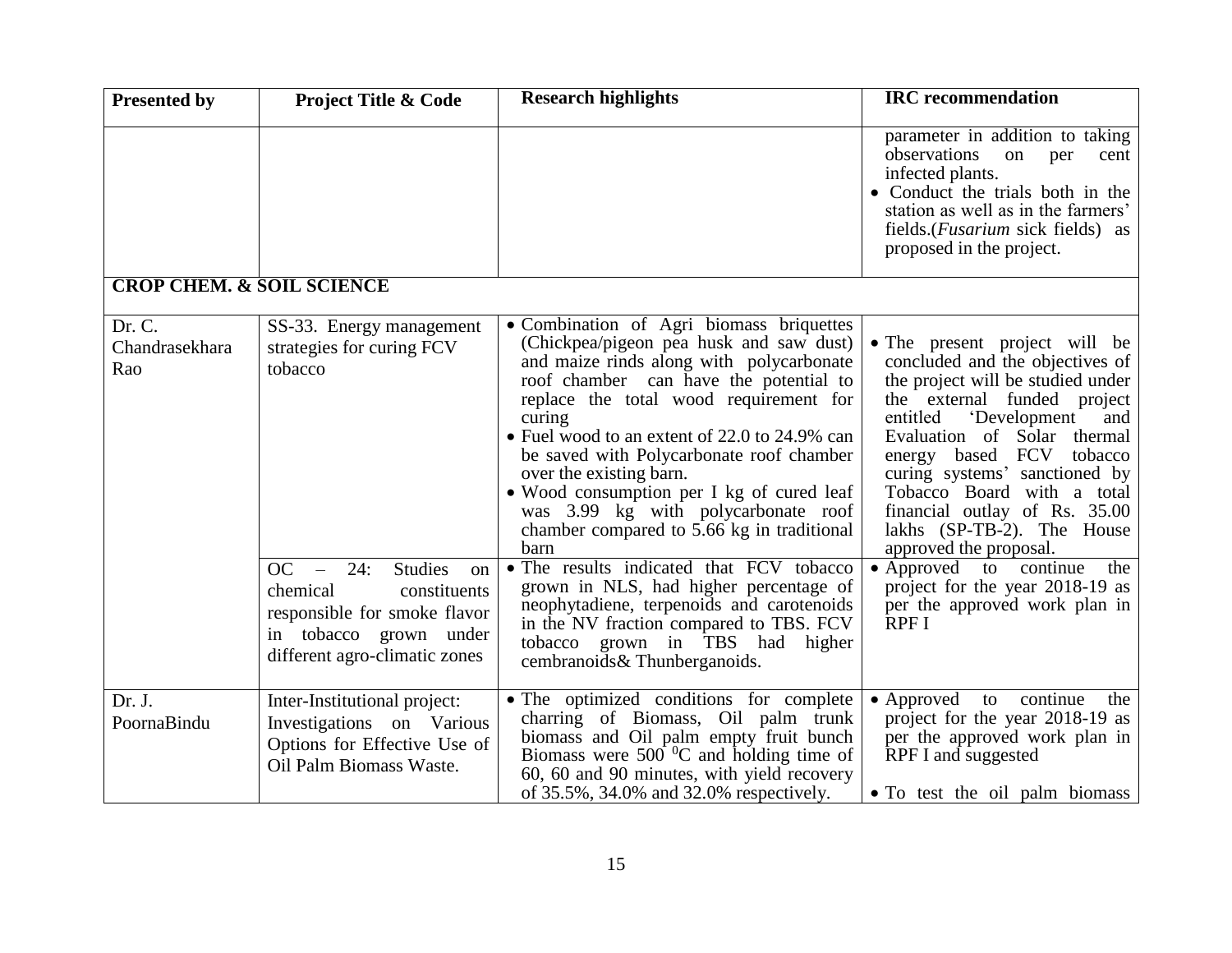| <b>Presented by</b>     | <b>Project Title &amp; Code</b>                                                                                                                                                                                                 | <b>Research highlights</b>                                                                                                                                                                                                                                                                                                                                                                                                                                                  | <b>IRC</b> recommendation                                                                                                                                                                                                                                                              |
|-------------------------|---------------------------------------------------------------------------------------------------------------------------------------------------------------------------------------------------------------------------------|-----------------------------------------------------------------------------------------------------------------------------------------------------------------------------------------------------------------------------------------------------------------------------------------------------------------------------------------------------------------------------------------------------------------------------------------------------------------------------|----------------------------------------------------------------------------------------------------------------------------------------------------------------------------------------------------------------------------------------------------------------------------------------|
|                         |                                                                                                                                                                                                                                 | • The pH of oil palm biochars ranged from<br>6.55-9.97. CEC of the oil palm fronds,<br>trunk and empty fruit bunch biochars were<br>12.82, 11.12 and 10.24 C mol (P+) kg-<br><sup>1</sup> respectively<br>· Oil palm empty fruit bunch biomass<br>briquettes along with wood saved 17.4%<br>fuel wood required for curing.<br>• Among the oil palm waste biochars, oil<br>palm empty fruit bunch biochar $(1 + ha^{-1})$<br>has shown maximum nutrient uptake at 75<br>DAP. | waste as rooting media for<br>tobacco<br>tray<br>seedling<br>production.                                                                                                                                                                                                               |
| Dr. D. V.<br>Subhashini | <b>SSMB</b><br>12:<br>Tobacco<br>(Nicotianatabacum L.) and<br>stem assisted green synthesis<br>of silver nanoparticles and<br>$\sigma$ f<br>evaluation<br>its<br>antimicrobial activity against<br>agricultural plant pathogens | • The silver nanoparticles synthesized by leaf<br>extract of N.tabacum exhibit intense<br>3260.07<br>absorption peaks at<br>$cm-1$<br>corresponding to N-H stretching of primary<br>amine.<br>• The absorption band at $1627.63$ cm-1<br>represents the C=O stretching of ketones.<br>The peaks observed at $1321.96$ cm-1<br>denotes the $N=O$ stretching of nitro groups.<br>The absorption band at $997.02$ cm-1<br>represents the C-H bonding of alkynes.               | • Approved to continue<br>the<br>project for the year 2018-19 as<br>per the approved work plan in<br>RPF I and suggested<br>• To test the antimicrobial activity<br>of copper nanoparticles along<br>with silver nanoparticles against<br>Pythium aphanidermatum in<br>tobacco nursery |
| Dr. M. Anuradha         | PHYK-1:<br>Abiotic<br>stress<br>interventions<br>management<br>for climate resilient flue<br>cured tobacco production in<br>SLS Domain of A.P.                                                                                  | • Application of hydrogel and biochar helped<br>to maintain more soil moisture in the root<br>zone which in turn enhanced productivity<br>by $17.4\%$ and $15.5\%$ , respectively.<br>• Foliar application of Gibberellic acid $@$ 50<br>ppm enhanced leaf expansion in flue cured<br>tobacco grown in SLS domain.<br>• Dense planting can be recommended as a<br>Climate Resilient Strategy for FCV tobacco<br>production under rainfed Alfisols of Andhra<br>Pradesh.     | • Approved to extend the project<br>for the year $2018-19$ .                                                                                                                                                                                                                           |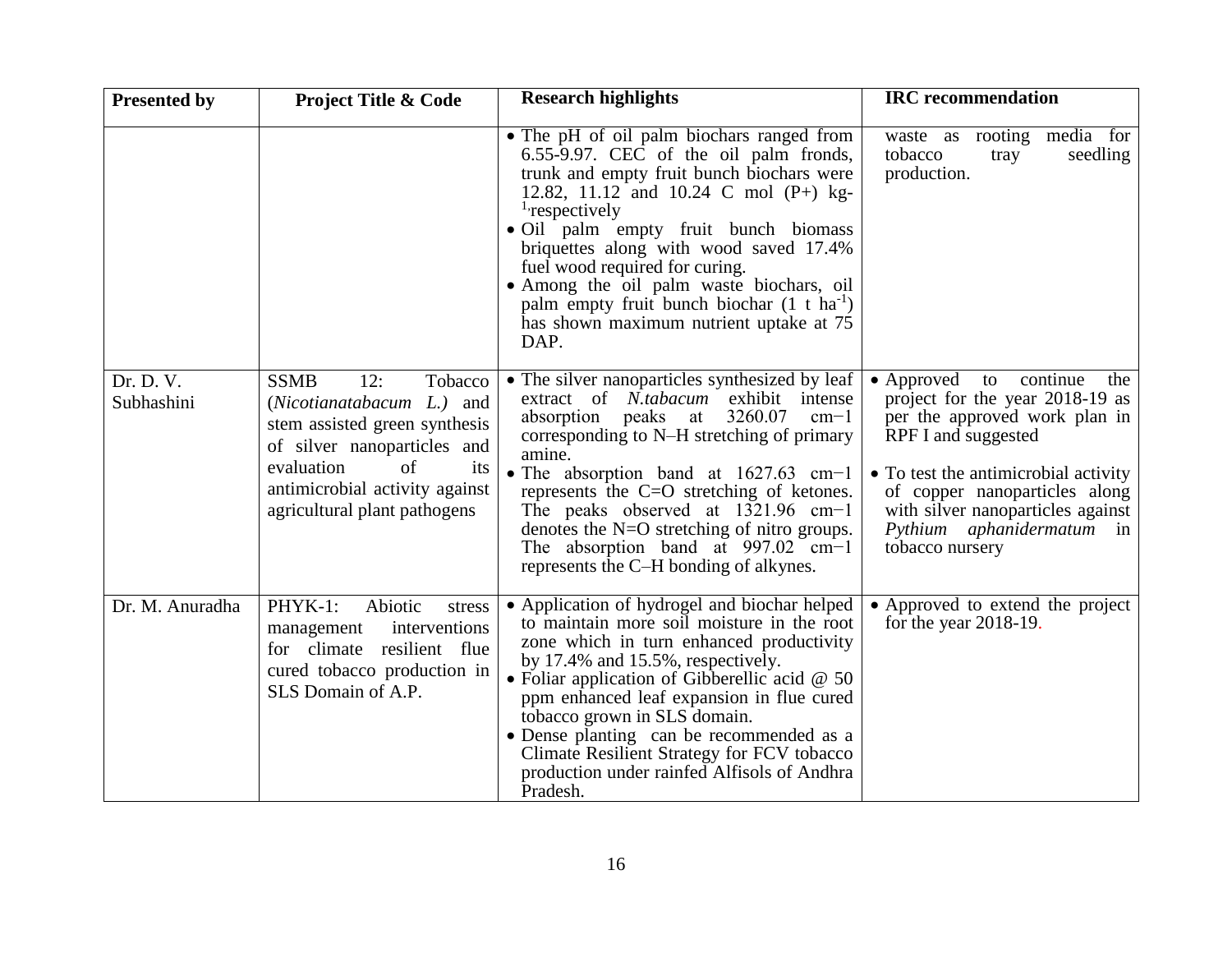| <b>Presented by</b>                                | <b>Project Title &amp; Code</b>                                                                                                                                                                | <b>Research highlights</b>                                                                                                                                                                                                                                                                                                                                                                                                                                                                                                                                                                                                                                                                                                                                             | <b>IRC</b> recommendation                                                                                                                                                              |
|----------------------------------------------------|------------------------------------------------------------------------------------------------------------------------------------------------------------------------------------------------|------------------------------------------------------------------------------------------------------------------------------------------------------------------------------------------------------------------------------------------------------------------------------------------------------------------------------------------------------------------------------------------------------------------------------------------------------------------------------------------------------------------------------------------------------------------------------------------------------------------------------------------------------------------------------------------------------------------------------------------------------------------------|----------------------------------------------------------------------------------------------------------------------------------------------------------------------------------------|
| Dr. M. Anuradha<br><b>EXTERNAL FUNDED PROJECTS</b> | PHYK-2 (Inter Institutional<br>Soil, water and<br>Project):<br>crop management strategies<br>to mitigate climate induced<br>changes<br>in<br>rain<br>fed<br>ecosystem of South Coastal<br>A.P. | • Long term weather data analysis of<br>Prakasam and Nellore districts showed<br>decreasing trend in numbers of rainy days<br>and increasing trend in frequency of<br>extreme rain events. It is also observed that<br>wetter regions are becoming wetter and<br>dryer regions are experiencing more<br>dryness.<br>• Higher water use efficiency is recorded with<br>drip method followed by furrow method of<br>irrigation when compared<br>to<br>flood<br>irrigation.                                                                                                                                                                                                                                                                                               | • Approved to continue<br>the<br>project for the year 2018-19 as<br>per the approved work plan in<br>RPF I and suggested                                                               |
| Dr. C. Chandra<br>Sekhara Rao                      | Value<br>Characterization,<br>Addition and Utilization of<br>Tobacco Seed Oil and its By-<br>products                                                                                          | • The Tobacco Seed oil administered orally at<br>a concentration of 7 ml/kg rat (2.5 times<br>higher than the Recommended dietary<br>Intake) did not show any adverse effect on<br>any of the parameters studied. There was no<br>mortality recorded<br>• The Bio-similarity of Tobacco seed oil with<br>edible oils was observed. TSO diet-induced<br>hepatic fatty acid compositional changes<br>were similar to that of safflower and<br>sunflower oil-diets. However, a<br>• The feeding of Tobacco seed oil and other<br>edible oils through diet at a dose of 0.8 g/<br>rat / day to WNIN rats daily for 77 days<br>(equivalent to oil content in standard NIN<br>powder diet)<br>did not induce<br>any<br>abnormalities<br>under<br>experimental<br>conditions. | • House approved to conduct<br>Long-term multi generation<br>study as needed to ascertain the<br>refined tobacco seed oil as an<br>edible oil in collaboration with<br>NIN, Hyderabad. |
|                                                    | Development and evaluation<br>of solar thermal energy based<br>FCV tobacco curing systems                                                                                                      | The project was sanctioned with a financial<br>outlay of Rs.35.00 lakhs for a period of two<br>years initially. The project was initiated on<br>01.02.2018.                                                                                                                                                                                                                                                                                                                                                                                                                                                                                                                                                                                                            | $---$                                                                                                                                                                                  |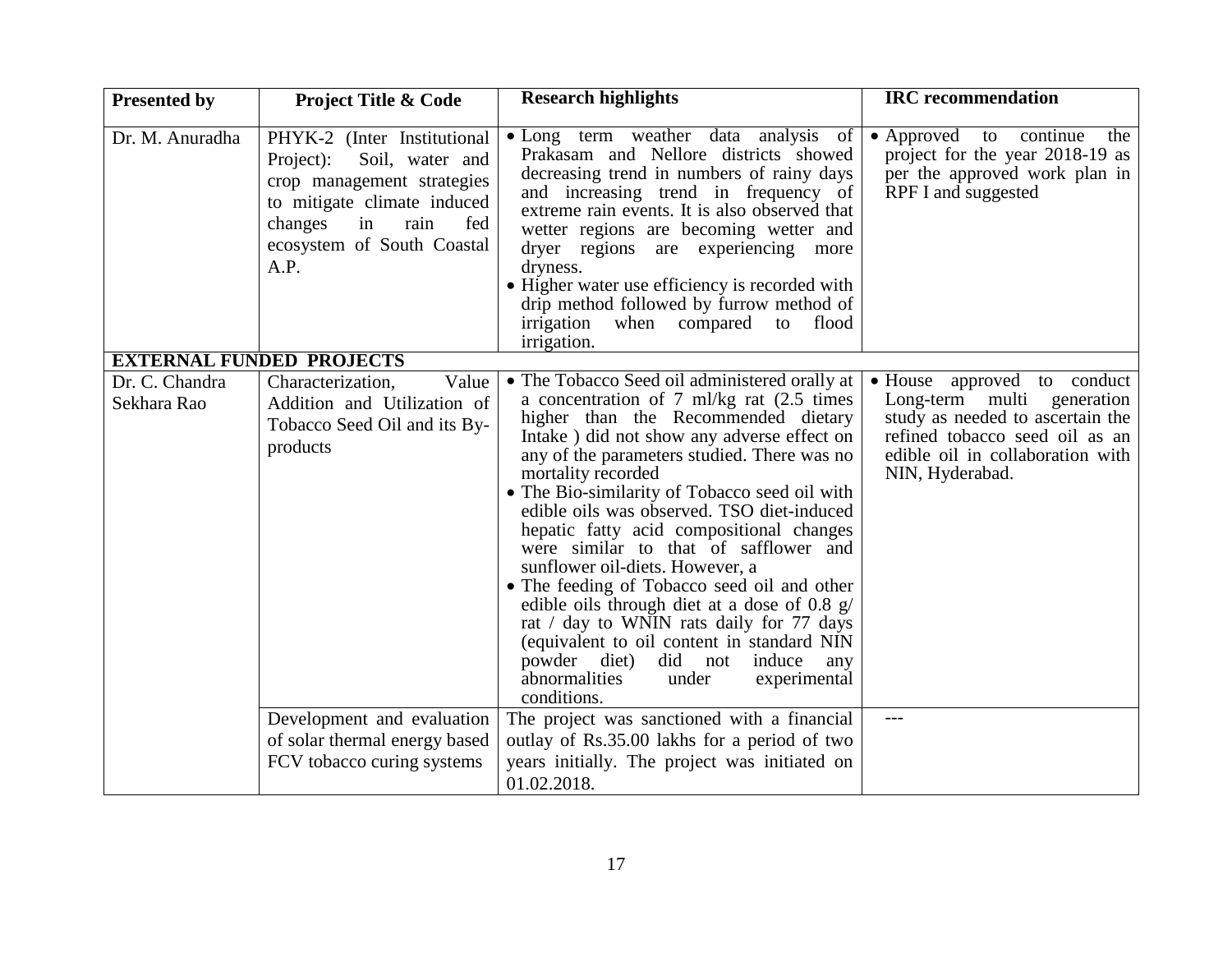| <b>Presented by</b>     | <b>Project Title &amp; Code</b>                                                                                                            | <b>Research highlights</b>                                                                                                                                                                                                                                                                                                                                                                                                                                                                                                                                                                                                                                                                                | <b>IRC</b> recommendation                                                                                                                                                                                                                                                                                                                                                                                                                                   |
|-------------------------|--------------------------------------------------------------------------------------------------------------------------------------------|-----------------------------------------------------------------------------------------------------------------------------------------------------------------------------------------------------------------------------------------------------------------------------------------------------------------------------------------------------------------------------------------------------------------------------------------------------------------------------------------------------------------------------------------------------------------------------------------------------------------------------------------------------------------------------------------------------------|-------------------------------------------------------------------------------------------------------------------------------------------------------------------------------------------------------------------------------------------------------------------------------------------------------------------------------------------------------------------------------------------------------------------------------------------------------------|
| Dr. L.K. Prasad         | Assessment of soil fertility<br>and development of online<br>fertilizer recommendation<br>system for FCV Tobacco<br>growing soils of India | • Boundary map of FCV tobacco growing<br>areas under Northern Light Soil developed<br>• Thematic maps of soil fertility of Norther<br>Light Soil area were developed<br>• The available phosphorus content in 88 %<br>of area is high and the highest index value<br>(2.95) observed in Gopalapuram auction<br>platform area<br>• Zinc availability is low in most of the NLS<br>region (very low - $22\%$ and low - $51\%$<br>samples) followed by available copper<br>(very low to low - 25%). Zn deficiency in<br>FCV tobacco growing soils is attributed to<br>high level accumulation of soil phosphorus.                                                                                            | Approved to continue<br>the<br>project for the year 2018-19 as<br>per the approved objectives and<br>suggested<br>• Develop critical limits for Cu,<br>Fe, Mn, Zn and Boron for FCV<br>tobacco<br>• Suggested to develop STCR<br>equations for NLS region<br>• Study the relationship between<br>phosphorus and zinc availability<br>with collected soil samples<br>• Soil fertility data of the NLS is<br>to be checked thoroughly before<br>documentation |
| Dr. K. Suman<br>Kalyani | <b>NICRA Project: Gender</b><br>specific adaptation<br>programmes in response to<br>climate change in coastal<br>eco-system                | • Village level Women leader groups were<br>identified and trained in the climate change<br>mitigation and technology sectors.<br>• Climate change mitigation strategies were<br>identified viz. defensive seawalls, marine<br>safety devices, advanced fishing equipment,<br>tracking & navigation devices.<br>· Drudgery reducing implement viz. power<br>operated fish scaler cum gutter was<br>designed.<br>• Cost economics of pilot units viz. Mobile<br>processed seafood units, processing $\&$<br>packaging of fresh fish etc. were evaluated<br>entrepreneurship<br>and livelihood<br>for<br>generation.<br>• Mobile based apps were developed for<br>technology transfer through ICT approach. | • House advised to list the climate<br>change events<br>occurred<br>in<br>coastal<br>ecosystem<br>and<br>undertaken<br>programmes<br>on<br>Gender specific adaptations for<br>the climate change events.                                                                                                                                                                                                                                                    |
| Dr. K. Sarala           | Development of Distinctive-<br>ness, Uniformity and Stability<br>(DUS) Guidelines for FCV and<br><b>Bidi Tobacco</b>                       | • A draft table of characteristics (53 No.)<br>prepared and 45 characters recorded in 31<br>FCV and 15 bidi varieties for DUS<br>characterization                                                                                                                                                                                                                                                                                                                                                                                                                                                                                                                                                         | • Project will be continued during<br>the year 2018-19.                                                                                                                                                                                                                                                                                                                                                                                                     |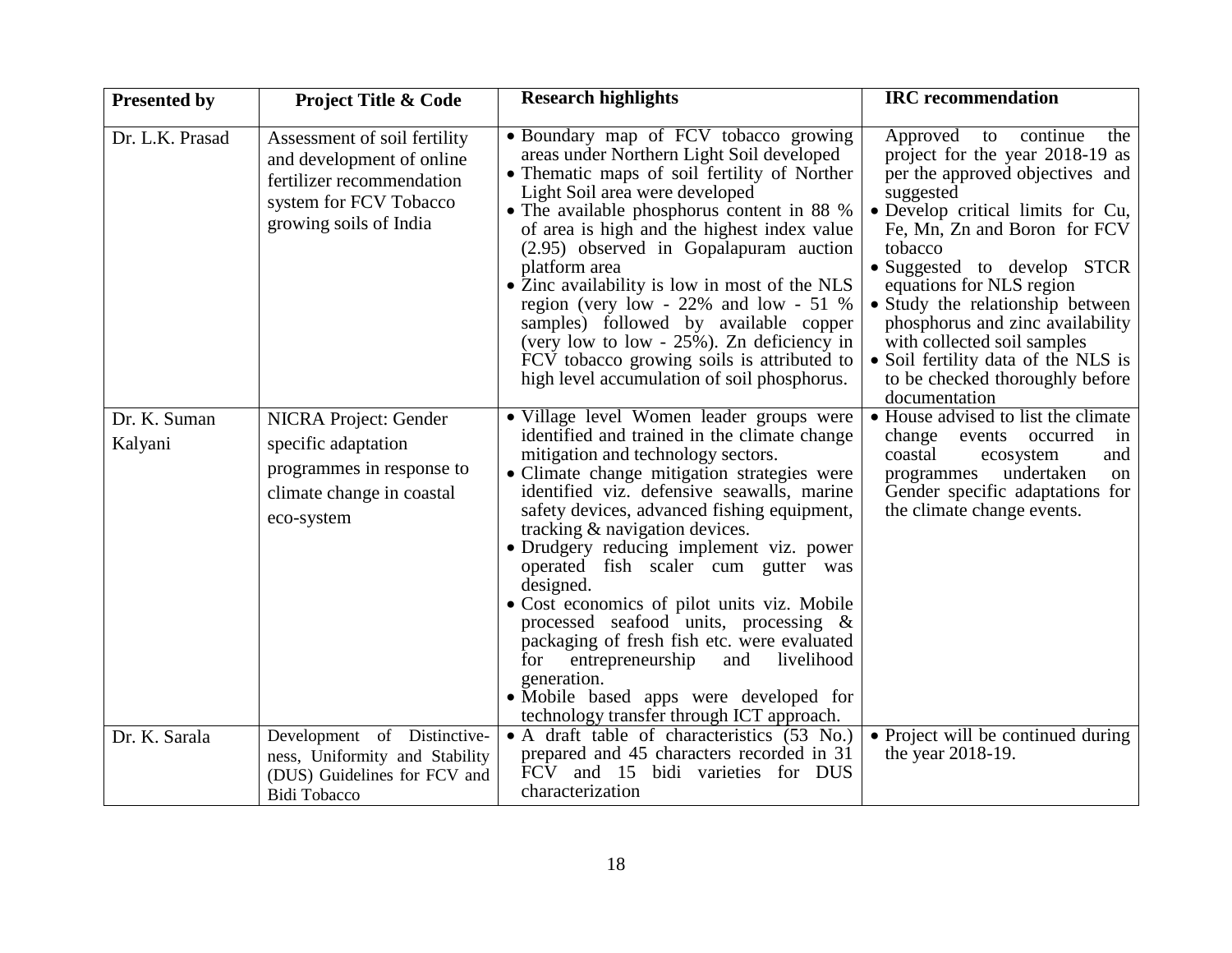## **New projects presented for approval:**

| S.No           | Title of the project                                                             | Investigator              | Remarks                                                                                                                                                                                                                                                                                                                                                                                                                                                                                                                                                                                                                                                                                                                                                                                                                                                                                                      |
|----------------|----------------------------------------------------------------------------------|---------------------------|--------------------------------------------------------------------------------------------------------------------------------------------------------------------------------------------------------------------------------------------------------------------------------------------------------------------------------------------------------------------------------------------------------------------------------------------------------------------------------------------------------------------------------------------------------------------------------------------------------------------------------------------------------------------------------------------------------------------------------------------------------------------------------------------------------------------------------------------------------------------------------------------------------------|
|                | Assessing crop diversification<br>prospects in tobacco growing<br>areas          | Dr. B. Hema               | House approved the project with the following suggestions.<br>i) Advised to study with the existing bio-physical environment, area and<br>location suitability of other major crops in FCV tobacco growing areas;<br>Identify the institutional mechanism which can provide technical,<br>financial, market, infrastructural, extension and other welfare measures<br>to make the other major crops as best alternatives to tobacco. iii) It is<br>also suggested to work out the pre-dominant farm types in the study<br>area.<br>ii) House advised to modify the title as "Constraint analysis and crop<br>diversification options in FCV tobacco growing areas" and objectives<br>should focus on factors for shift from tobacco to other crops, farmers'<br>perception and awareness on crop diversification, challenges faced by<br>the farmers in alternative crops and prospects for diversification. |
| $\overline{2}$ | Farmers Interest Group-An<br>approach to doubling farmers<br>income              | Dr. A. Srinivas           | The project is not approved and he was suggested to propose a new<br>innovative project.                                                                                                                                                                                                                                                                                                                                                                                                                                                                                                                                                                                                                                                                                                                                                                                                                     |
| 3              | Enhancing farm income<br>through crop intensification                            | Dr. S.V.<br>Krishna Reddy | House approved the project with the following suggestions.<br>Change the title of the project as "Productivity enhancement and cost<br>cutting interventions for increased farmers income in NLS tobacco<br>production system".<br>To include four more treatments viz., existing farmers practice,<br>enhancing the farm returns by crop intensification, treatment with best<br>bet technologies and value addition to system productivity, produce and<br>by-products.                                                                                                                                                                                                                                                                                                                                                                                                                                    |
| 4              | Mobile app and e-advisory<br>portal on GAPs of FCV<br>tobacco                    | Dr. H.<br>Ravisankar      | This project was approved.                                                                                                                                                                                                                                                                                                                                                                                                                                                                                                                                                                                                                                                                                                                                                                                                                                                                                   |
| 6              | Survey and identification of<br>key nematode pests on FCV<br>and Burley tobacco. | M.Venkatesan              | The project is not approved and suggested to propose a new project to<br>work out the most effective biocide- biofertiliser and micro nutrient<br>enriched culture for tobacco production.                                                                                                                                                                                                                                                                                                                                                                                                                                                                                                                                                                                                                                                                                                                   |